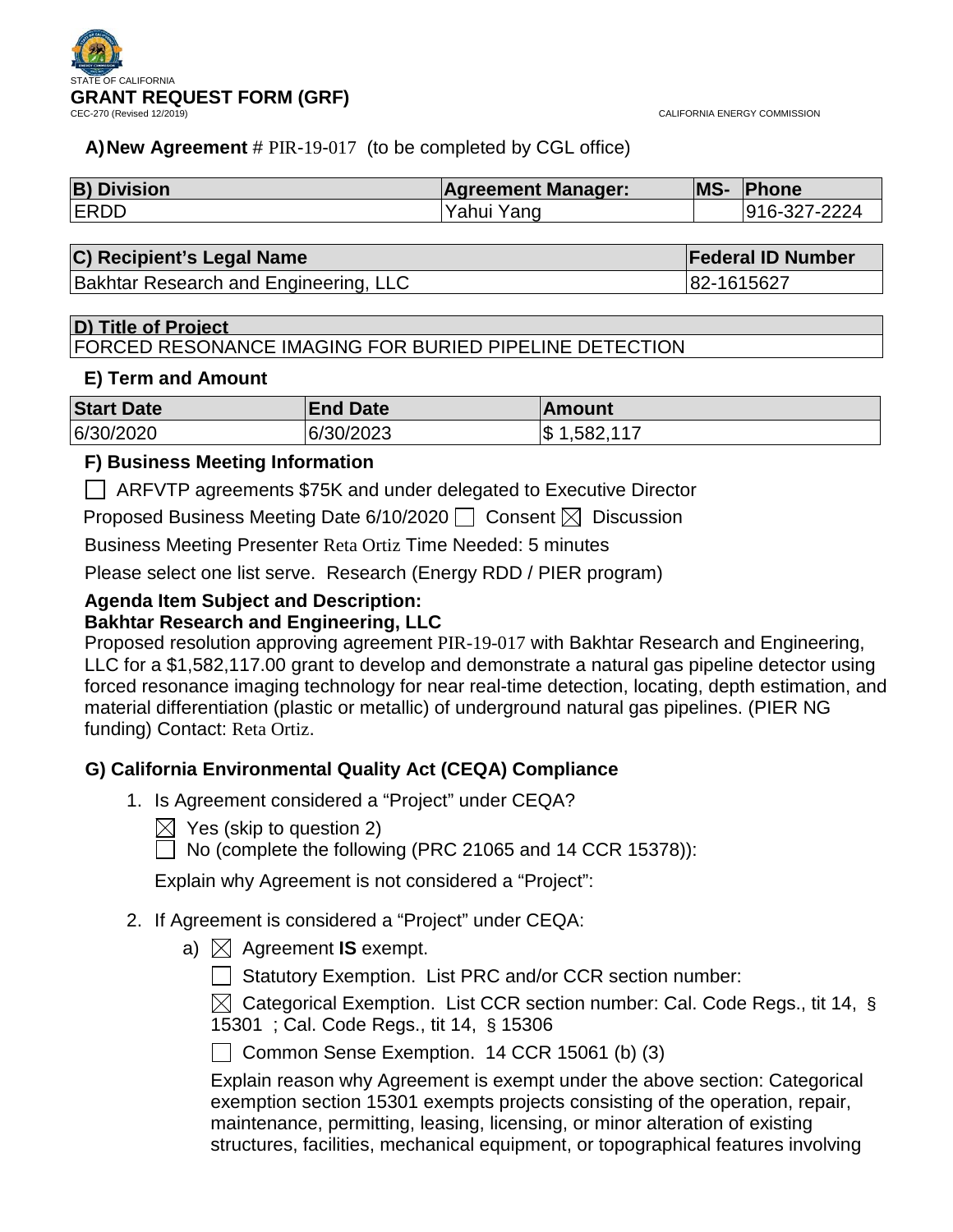

negligible or no expansion of existing or former use. This project is exempt under 15301: Existing Facilities, because it will demonstrate a natural gas pipeline detecting tool at existing pipeline facilities. Project activities involve operation of existing pipeline facilities with no expansion of existing or former use. This project is also exempt under categorical exemption section 15306: Information Collection, as the project will collect data of natural gas pipelines in real-time. This project will not result in a serious or major disturbance to an environmental resource.

b) Agreement **IS NOT** exempt. (consult with the legal office to determine next steps)

Check all that apply

Initial Study

Regative Declaration

**Mitigated Negative Declaration** 

- Environmental Impact Report
- $\Box$  Statement of Overriding Considerations

#### **H) List all subcontractors (major and minor) and equipment vendors:** (attach additional sheets as necessary)

| Legal Company Name:<br>Rohde & Schwarz | <b>Budget</b> |
|----------------------------------------|---------------|
|                                        | \$36,000      |
|                                        | ጥ             |
|                                        |               |
|                                        |               |
|                                        | æ             |
|                                        | ጦ             |
|                                        |               |
|                                        | ጦ             |
|                                        |               |
|                                        | ጥ             |

#### **I) List all key partners: (attach additional sheets as necessary)**

# **Legal Company Name:**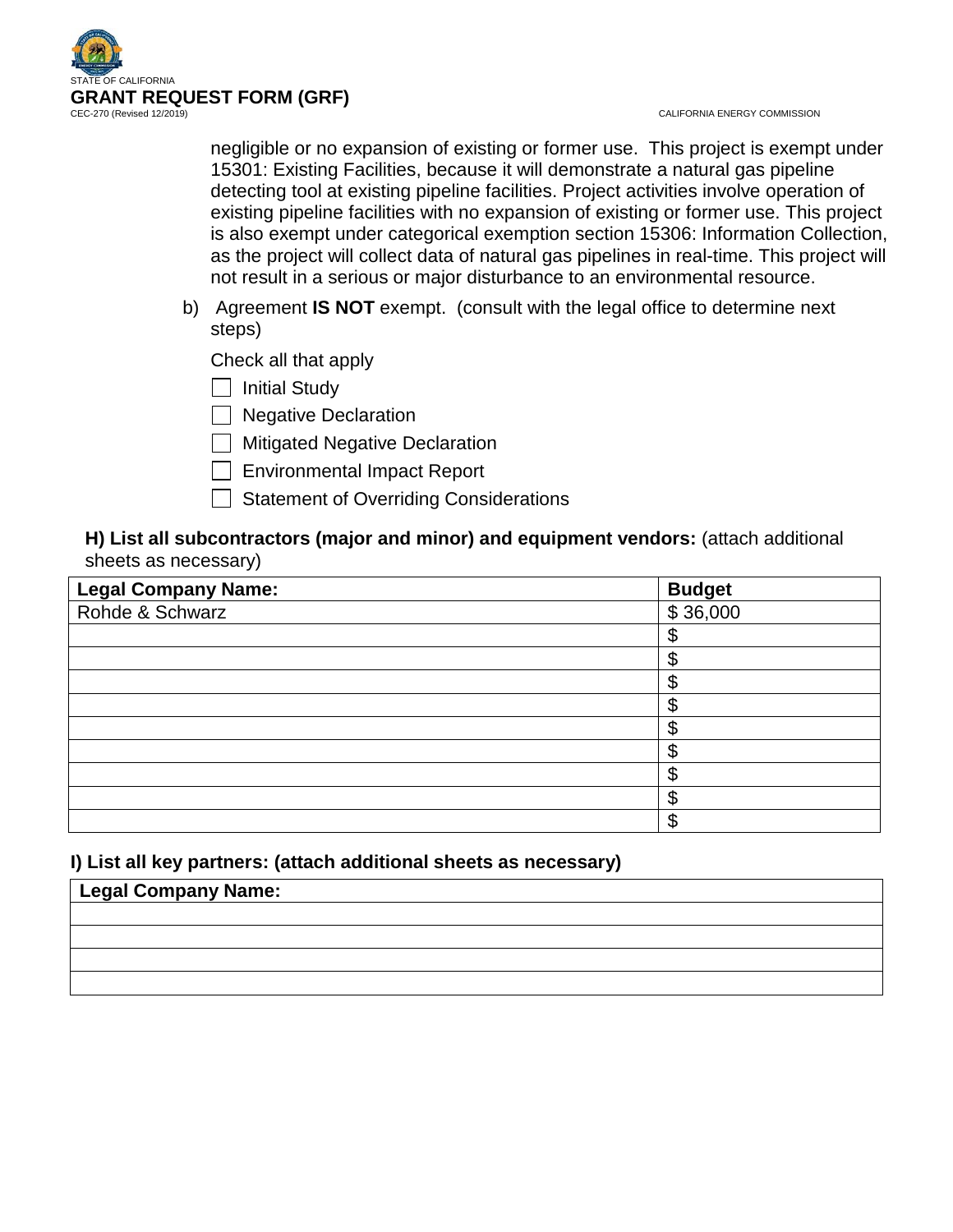

#### **J) Budget Information**

| <b>Funding Source</b>        | <b>Funding Year of</b><br>Appropriation | <b>Budget List</b><br><b>Number</b> | <b>Amount</b> |
|------------------------------|-----------------------------------------|-------------------------------------|---------------|
| <b>NG Subaccount, PIERDD</b> | $20 - 21$                               | 501.0010                            | \$1,582,117   |
|                              |                                         |                                     |               |
|                              |                                         |                                     |               |
|                              |                                         |                                     |               |
|                              |                                         |                                     |               |
|                              |                                         |                                     |               |

R&D Program Area: ESRO: ETSI TOTAL: \$1,582,117

Explanation for "Other" selection

Reimbursement Contract #: Federal Agreement #:

#### **K) Recipient's Contact Information**

#### **1. Recipient's Administrator/Officer**

Name: Khosrow Bakhtar Address: 2253 Martin # C-109

City, State, Zip: Irvine, CA 92612- 1443 Phone: 949-500 - 1460 E-Mail: kbakhtar@bausa.org

#### **2. Recipient's Project Manager**

Name: Khosrow Bakhtar Address: 2253 Martin # C-109

City, State, Zip: Irvine, CA 92612- 1443

Phone: 949-500 - 1460

E-Mail: kbakhtar@bausa.org

#### **L) Selection Process Used**

 $\boxtimes$  Competitive Solicitation Solicitation #: GFO-19-502p2

 $\Box$  First Come First Served Solicitation Solicitation #:

#### **M) The following items should be attached to this GRF**

- 1. Exhibit A, Scope of Work Attached
- 2. Exhibit B, Budget Detail Attached
- 3. CEC 105, Questionnaire for Identifying Conflicts **CEC** Attached
- 4. Recipient Resolution **Nightle Studies I** N/A Attached
- 5. CEQA Documentation  $\Box$  N/A  $\Box$  Attached

**Agreement Manager Date**

**\_\_\_\_\_\_\_\_\_\_\_\_\_\_\_\_\_\_\_\_\_\_\_\_\_\_\_ \_\_\_\_\_\_\_\_\_\_\_\_\_\_**

**\_\_\_\_\_\_\_\_\_\_\_\_\_\_\_\_\_\_\_\_\_\_\_\_\_\_\_ \_\_\_\_\_\_\_\_\_\_\_\_\_\_ Office Manager Date** 

**\_\_\_\_\_\_\_\_\_\_\_\_\_\_\_\_\_\_\_\_\_\_\_\_\_\_\_ \_\_\_\_\_\_\_\_\_\_\_\_\_\_ Deputy Director Date** 

- 
- 
- 
- 
-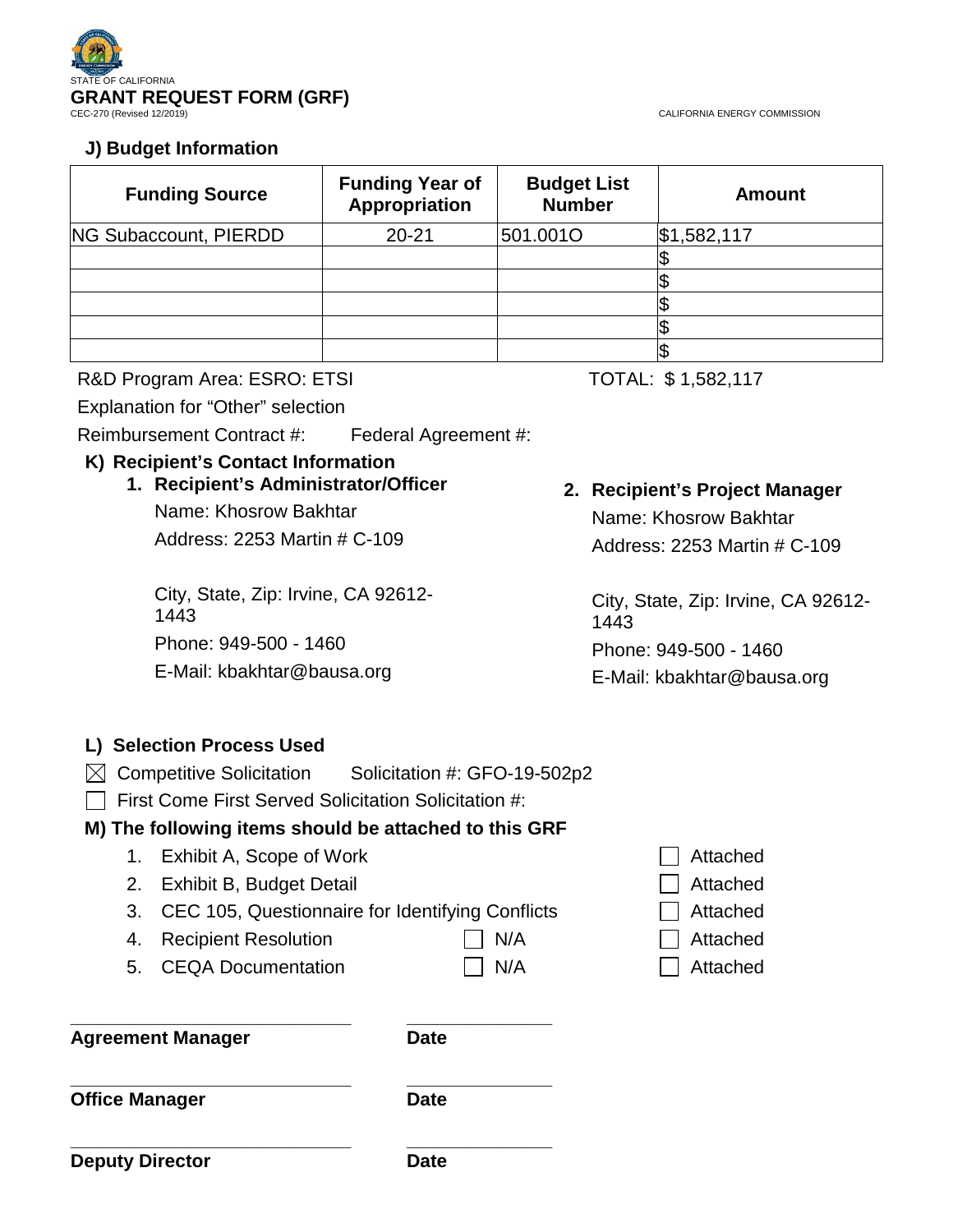#### **I. TASK ACRONYM/TERM LISTS**

#### **A. Task List**

| Task #        | CPR <sup>1</sup> | <b>Task Name</b>                                                            |
|---------------|------------------|-----------------------------------------------------------------------------|
|               |                  | <b>General Project Tasks</b>                                                |
| $\mathcal{P}$ | X                | Preliminary Field Testing & Evaluation Using "Make-Shift" Configuration BPD |
| 3             | X                | BakhtarRadar Support and Motorized Platform Modification and Diagnostic     |
|               |                  | Software Development                                                        |
|               |                  | Design and Fabrication of Forced-Resonating Antennae                        |
| 5             | X                | Integration and Synchronization of GPS and BPD                              |
| 6             | X                | Software Modification for Data Collection and Analysis                      |
|               | X                | BPD System Performance Validation and Demonstration                         |
| 8             |                  | <b>Evaluation of Project Benefits</b>                                       |
| 9             |                  | Technology/Knowledge Transfer Activities                                    |
| 10            |                  | <b>Production Readiness Plan</b>                                            |

#### **B. Acronym/Term List**

| <b>Acronym/Term</b> | <b>Meaning</b>                                                               |
|---------------------|------------------------------------------------------------------------------|
| <b>BPD</b>          | <b>Bakhtar Pipe Detector</b>                                                 |
| <b>CAM</b>          | <b>Commission Agreement Manager</b>                                          |
| CAO                 | <b>Commission Agreement Officer</b>                                          |
| <b>CPR</b>          | <b>Critical Project Review</b>                                               |
| EM                  | Electromagnetic(s)                                                           |
| FR Antennae         | Forced Resonating Dipole/Horn Adaptive Antennae                              |
| <b>FRI</b>          | Forced Resonance Imaging                                                     |
| <b>GPR</b>          | <b>Ground Penetrating Radar</b>                                              |
| <b>GPS</b>          | <b>Global Positioning System</b>                                             |
| <b>GUI</b>          | <b>Graphical User Interface</b>                                              |
| <b>ICR</b>          | Inductors, Capacitors, Resistors                                             |
| <b>RTK</b>          | Real-Time Kinematic (satellite navigation technique used to enhance the      |
|                     | precision of position data derived from satellite-based positioning systems) |
| <b>SNR</b>          | Signal-to-Noise Ratio                                                        |
| <b>TAC</b>          | <b>Technical Advisory Committee</b>                                          |
| TL.                 | Transmission Line(s)                                                         |
| <b>VNA</b>          | <b>Vector Network Analyzer</b>                                               |

#### **II. PURPOSE OF AGREEMENT, PROBLEM/SOLUTION STATEMENT, AND GOALS AND OBJECTIVES**

#### **A. Purpose of Agreement**

The purpose of this Agreement is to fund the development and demonstration of a Bakhtar Pipe Detector (BPD) for near real-time detection, location, depth estimation, and determination of

 $\overline{a}$ 

<span id="page-3-0"></span><sup>1</sup> Please see subtask 1.3 in Part III of the Scope of Work (General Project Tasks) for a description of Critical Project Review (CPR) Meetings.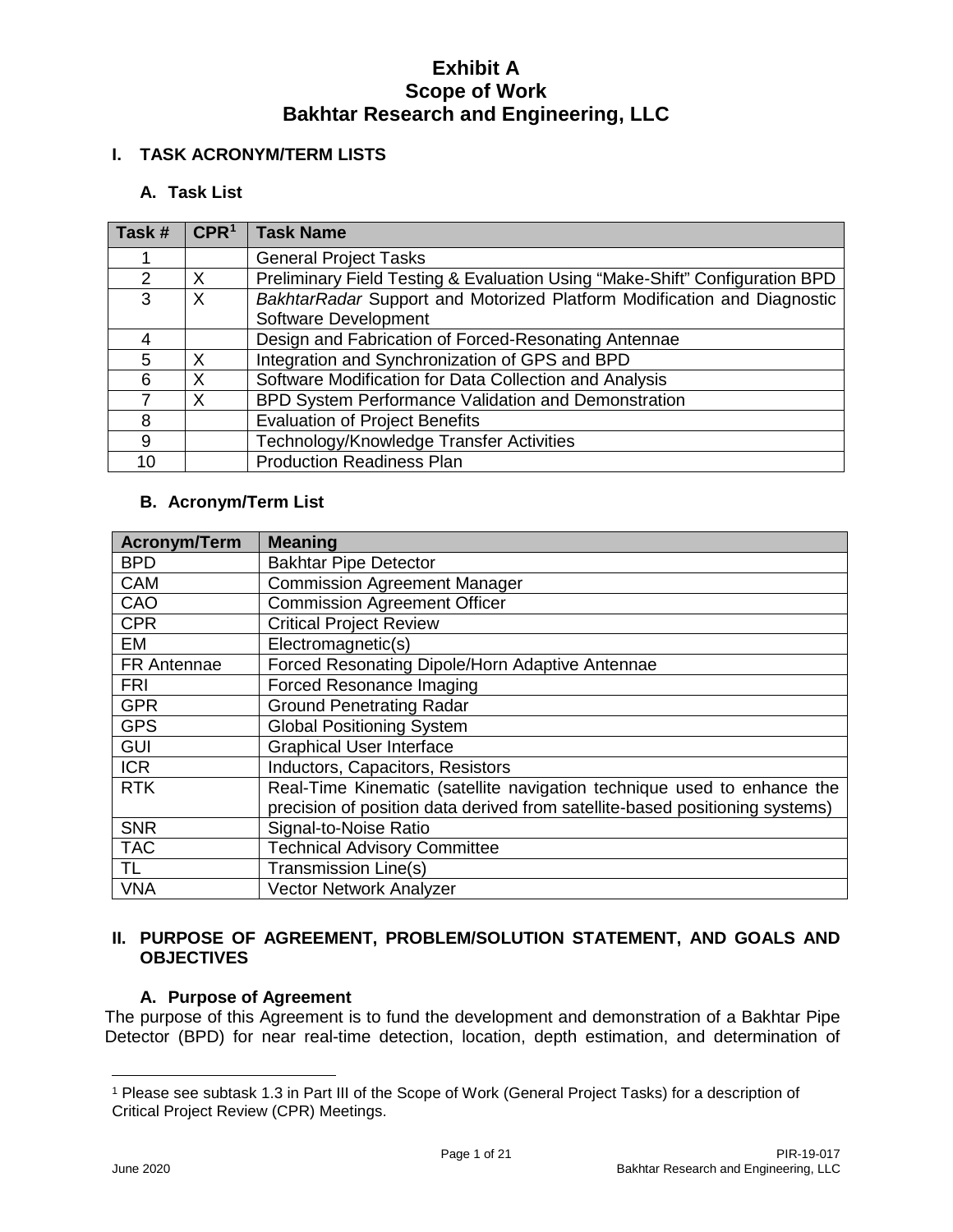material type (plastic or metallic) of underground natural gas pipes using Forced Resonance Imaging (FRI) technology.

#### **B. Problem/ Solution Statement**

#### **Problem**

Billions of dollars of damage have been and continue to be done by underground pipes, due to incorrect information regarding their location, or failure to detect their presence at all. Many underground pipes are reaching the end of their practical lives and need to be replaced or repaired. Hence, accurate information regarding these pipes is essential for utility owners, engineers, contractors, surveyors, and others, particularly for purposes of excavation. Ground penetrating radar (GPR) has been widely used in obtaining information about buried pipes for better maintenance and management. This widely used scanning technique is of limited usefulness for determining the precise position of buried pipes in geological areas with clay minerals and significant ground moisture content. Also, GPR's ability to detect buried pipes is restricted to pipes made of conductive materials (i.e., metals), as it cannot detect plastic pipes, which are non-conductive and widely used in buried gas pipelines. The difficulties associated with accurately locating buried pipes using GPR create the need for a more advanced non-invasive tool with the ability to detect both plastic and metallic pipes and determine their location with improved accuracy, regardless of the characteristics of the surrounding geology.

#### **Solution**

The proposed technology with FRI capability provides an innovative, rapid and cost-effective approach for accurately locating, estimating the depth of, and confirming the material type (metallic or plastic) of underground pipelines. The BPD with FRI can be used for screening areas suspected of having buried pipelines in near real-time. The BPD can detect buried pipes based on their material makeup, not on their electromagnetic conductivity. The BPD's threshold of detection can differentiate between plastic and metallic pipes. The return time for the radar trace representing the profile of the buried pipe is used to calculate and locate the depth of burial and diameter of the pipe. The horizontal location information, with high accuracy, is determined by detecting additional Radar profile(s) of the pipeline and using the BPD's Global Positioning System (GPS) footprint coordinates on the surface to calculate the horizontal location information. The BPD with FRI capability enables detection of buried pipes in any geologic setting regardless of mineral composition (clay) or moisture content. The proposed technology will reveal depths, diameters, and material types of the buried pipes, in near realtime, at suspected pipe locations and non-invasively provide a solution to the aforementioned problem.

Following completion of configuration and calibration of the BPD, the device will be demonstrated in the field to: (i) locate buried pipes in x and y (i.e., horizontal and vertical) directions with an accuracy of 0.39 in (1cm), which is at least 15% more accurate than existing location devices; (ii) determine pipe depth with an accuracy that is 70% better than current capability; (iii) determine pipe diameter with an accuracy of within a few inches under normal surface conditions; and (iv) distinguish between metallic and non-metallic pipes. These functions will be done in near realtime, regardless of what the ground cover consists of, because the small amount of power (less than 10 decibel-milliwatts [dBm]) is forced resonated rather than transmitted at the fundamental frequency of the antennae like a GPR device would.

#### **C. Goals and Objectives of the Agreement**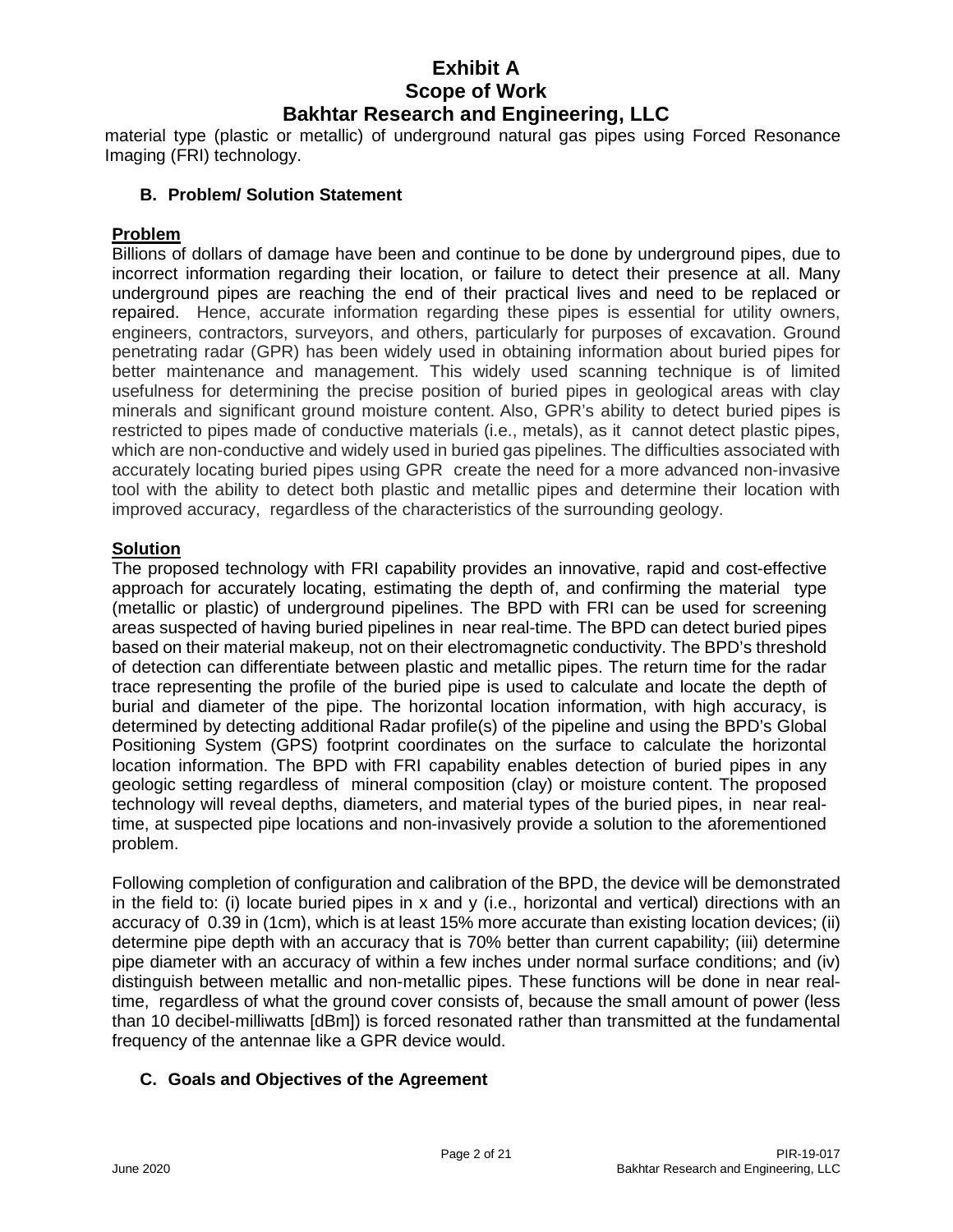#### **Agreement Goals**

The goal of this agreement is to develop and demonstrate a non-invasive BPD for the detection of underground pipes, and the determination of their location and material type. The detector will operate in near real-time to determine the location, dimensions, material type, and depth of underground pipes, regardless of the geological surroundings.

Ratepayer Benefits:This Agreement will result in ratepayer benefits by reducing/eliminating potential excavation-caused damage to pipelines and enhancing operational safety in pipeline fields. This promotes reliable and safe operations for delivering natural gas to ratepayers via buried pipelines. Furthermore, it will benefit California natural gas ratepayers through research and development activities to create new science and technology, in an area not adequately addressed by competitive or regulated entities, thus benefiting California citizens.

Technological Advancement and Breakthroughs: This agreement will lead to technological advancements and breakthroughs that overcome barriers to the achievement of the State of California's statutory energy goals by providing an advanced technological tool capable of more accurately detecting and locating buried pipes, as well as distinguishing between metallic and non-metallic pipes. These technological advancements and breakthroughs are important for safe and reliable delivery and operation of underground pipelines, especially considering the increased use of such pipelines due to population growth.

#### **Agreement Objectives**

This agreement will focus on developing and demonstrating a system that can detect subsurface natural gas pipes, collect three-dimensional location information with increased accuracy, and provide additional information on pipe diameter and type (plastic or metallic). The specific objectives include:

- Assemble a makeshift configuration of the proposed BPD with FRI capability, using components used originally for the BakhtarRadar system, to prepare for the final design and configuration of the BPD.
- Test the assembled system at a utility site with underground pipelines by performing ground characterization at several locations to statistically determine the average site specific "electromagnetic wave speed" [electromagnetic (EM) impedance] of the test site.
- Use the test data to design and build the final configuration of the BPD and upgrade its software algorithms for near real-time detection of buried pipes; then continue the field testing to acquire data on pipe depth and location.
- Postprocess the data to reconstruct pipeline images with dimensional details and depth.
- Achieve almost real-time identification of pipeline location and use the location data for further study.
- Develop near real-time detection and pipe material distinguishing capabilities to determine the diameter and depth of buried pipes, and also differentiate between metallic and plastic pipes.
- Use the final configuration of the BPD with FRI capability for near real-time detection of buried pipes, including the reporting of their location, dimensional details, material type (plastic or metallic), and depth with more than a 70% improvement in accuracy over existing technology.
- Make the BPD user-friendly and set its input parameters by default for the examination of test sites with underground pipelines for near real-time detection in the field.
- Demonstrate the full capability of the BPD in the field (at least six months before the end of the agreement) at the gas company site(s) to show the BPD's results in determining,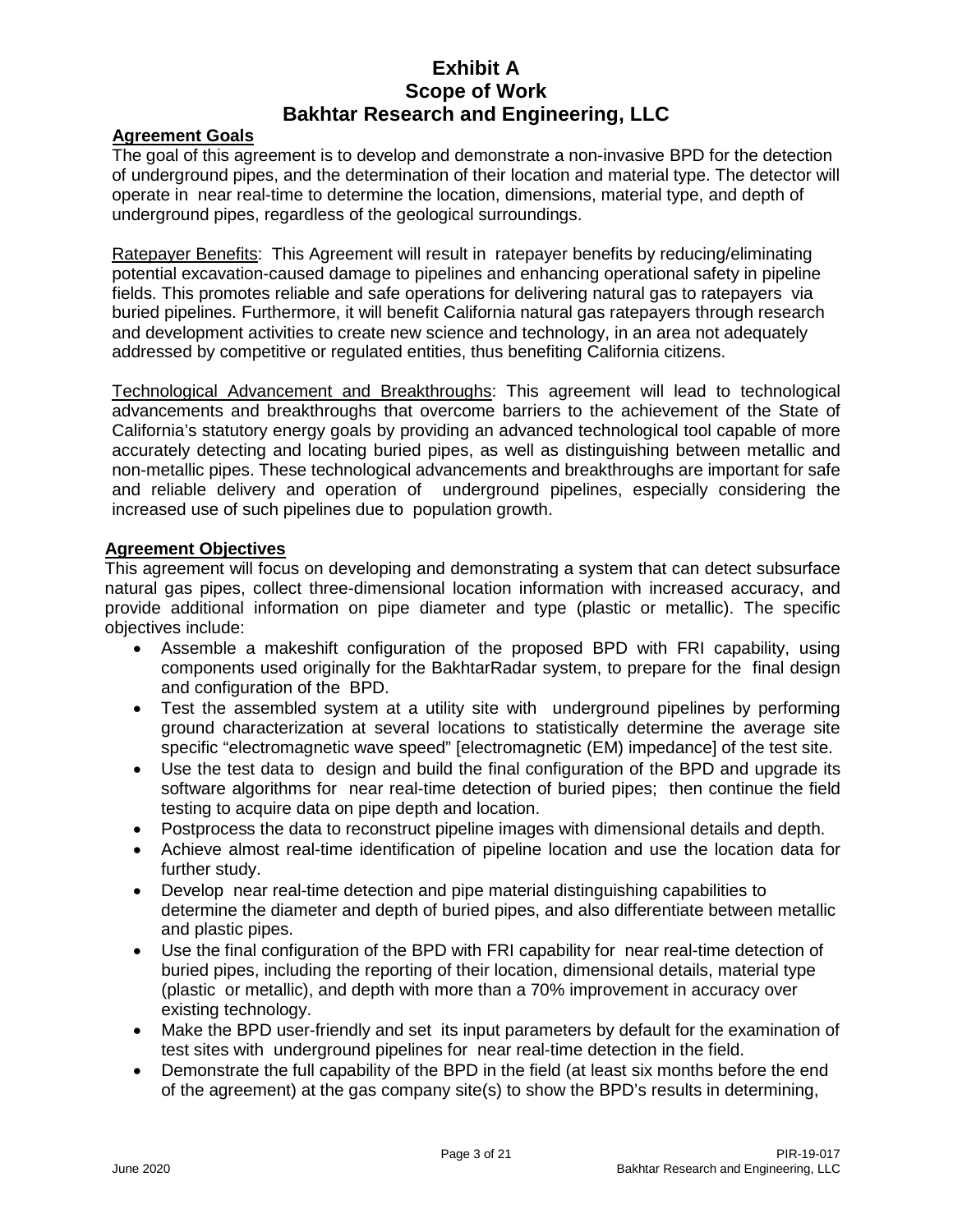in near real-time, the location, depth, diameter, and material type (plastic and or metallic) of buried pipes.

#### **III. TASK 1 GENERAL PROJECT TASKS**

#### **PRODUCTS**

#### **Subtask 1.1 Products**

The goal of this subtask is to establish the requirements for submitting project products (e.g., reports, summaries, plans, and presentation materials). Unless otherwise specified by the Commission Agreement Manager (CAM), the Recipient must deliver products as required below by the dates listed in the **Project Schedule (Part V).** Products that require a draft version are indicated by marking **"(draft and final)"** after the product name in the "Products" section of the task/subtask. If "(draft and final)" does not appear after the product name, only a final version of the product is required. With respect to due dates within this Scope of Work, **"days"** means working days.

#### **The Recipient shall:**

For products that require a draft version, including the Final Report Outline and Final Report

- Submit all draft products to the CAM for review and comment in accordance with the Project Schedule (Part V). The CAM will provide written comments to the Recipient on the draft product within 15 days of receipt, unless otherwise specified in the task/subtask for which the product is required.
- Consider incorporating all CAM comments into the final product. If the Recipient disagrees with any comment, provide a written response explaining why the comment was not incorporated into the final product.
- Submit the revised product and responses to comments within 10 days of notice by the CAM, unless the CAM specifies a longer time period, or approves a request for additional time.

#### For products that require a final version only

Submit the product to the CAM for acceptance. The CAM may request minor revisions or explanations prior to acceptance.

#### For all products

Submit all data and documents required as products in accordance with the following Instructions for Submitting Electronic Files and Developing Software:

#### o **Electronic File Format**

 Submit all data and documents required as products under this Agreement in an electronic file format that is fully editable and compatible with the Energy Commission's software and Microsoft (MS)-operating computing platforms, or with any other format approved by the CAM. Deliver an electronic copy of the full text of any Agreement data and documents in a format specified by the CAM, such as memory stick or CD-ROM.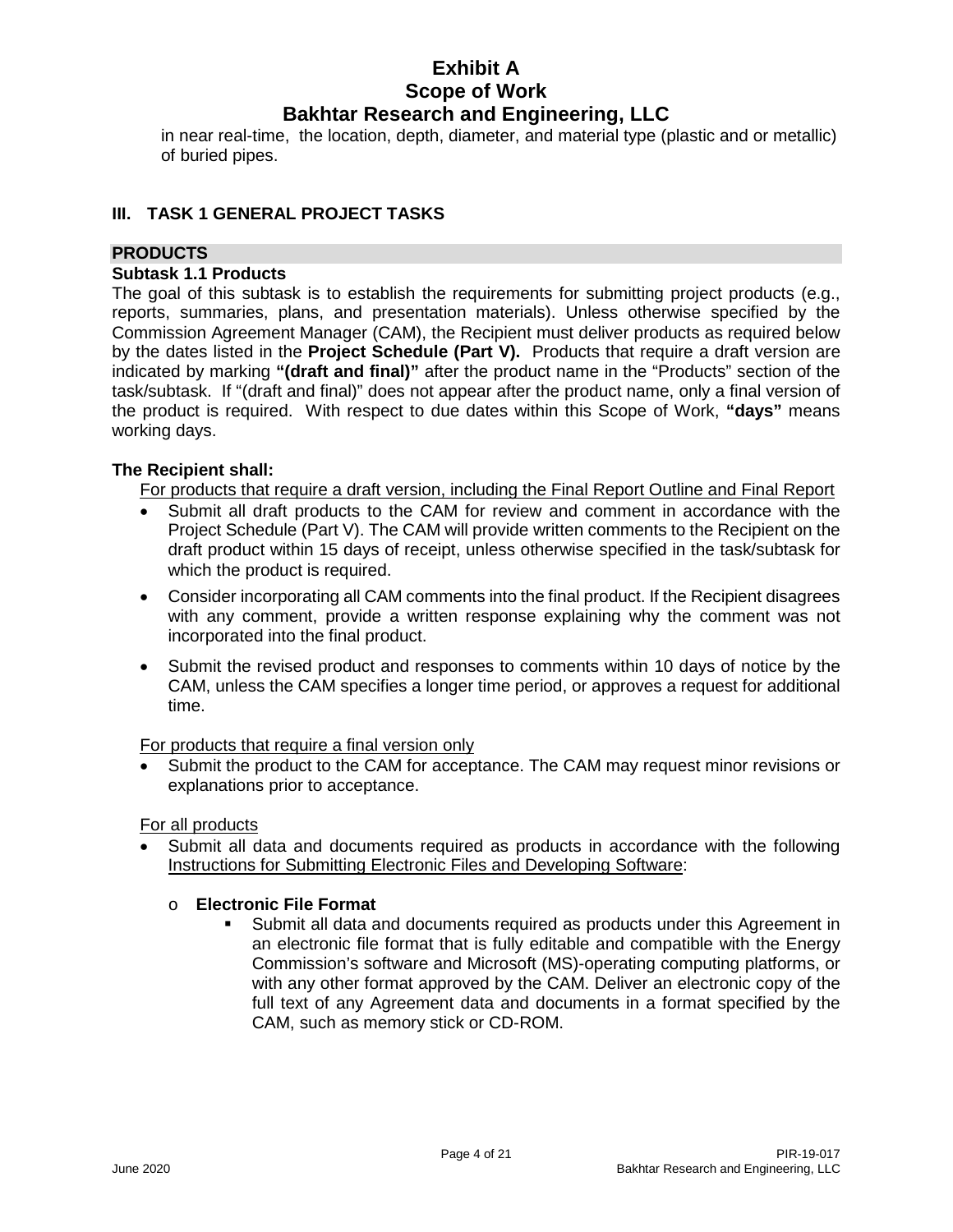#### **Bakhtar Research and Engineering, LLC**

The following describes the accepted formats for electronic data and documents provided to the Energy Commission as products under this Agreement, and establishes the software versions that will be required to review and approve all software products:

- Data sets will be in MS Access or MS Excel file format (version 2007 or later), or any other format approved by the CAM.
- Text documents will be in MS Word file format, version 2007 or later.
- Documents intended for public distribution will be in PDF file format.
- The Recipient must also provide the native Microsoft file format.
- Project management documents will be in Microsoft Project file format, version 2007 or later.

#### o **Software Application Development**

Use the following standard Application Architecture components in compatible versions for any software application development required by this Agreement (e.g., databases, models, modeling tools), unless the CAM approves other software applications such as open source programs:

- Microsoft ASP.NET framework (version 3.5 and up). Recommend 4.0.
- Microsoft Internet Information Services (IIS), (version 6 and up) Recommend 7.5.
- Visual Studio.NET (version 2008 and up). Recommend 2010.
- C# Programming Language with Presentation (UI), Business Object and Data Layers.
- SQL (Structured Query Language).
- Microsoft SQL Server 2008, Stored Procedures. Recommend 2008 R2.
- **Microsoft SQL Reporting Services. Recommend 2008 R2.**
- XML (external interfaces).

Any exceptions to the Electronic File Format requirements above must be approved in writing by the CAM. The CAM will consult with the Energy Commission's Information Technology Services Branch to determine whether the exceptions are allowable.

#### *MEETINGS*

#### **Subtask 1.2 Kick-off Meeting**

The goal of this subtask is to establish the lines of communication and procedures for implementing this Agreement.

#### **The Recipient shall:**

• Attend a "Kick-off" meeting with the CAM, the Commission Agreement Officer (CAO), and any other Energy Commission staff relevant to the Agreement. The Recipient will bring its Project Manager and any other individuals designated by the CAM to this meeting. The administrative and technical aspects of the Agreement will be discussed at the meeting. Prior to the meeting, the CAM will provide an agenda to all potential meeting participants. The meeting may take place in person or by electronic conferencing (e.g., WebEx), with approval of the CAM.

The administrative portion of the meeting will include discussion of the following:

- o Terms and conditions of the Agreement
- o Administrative products (subtask 1.1)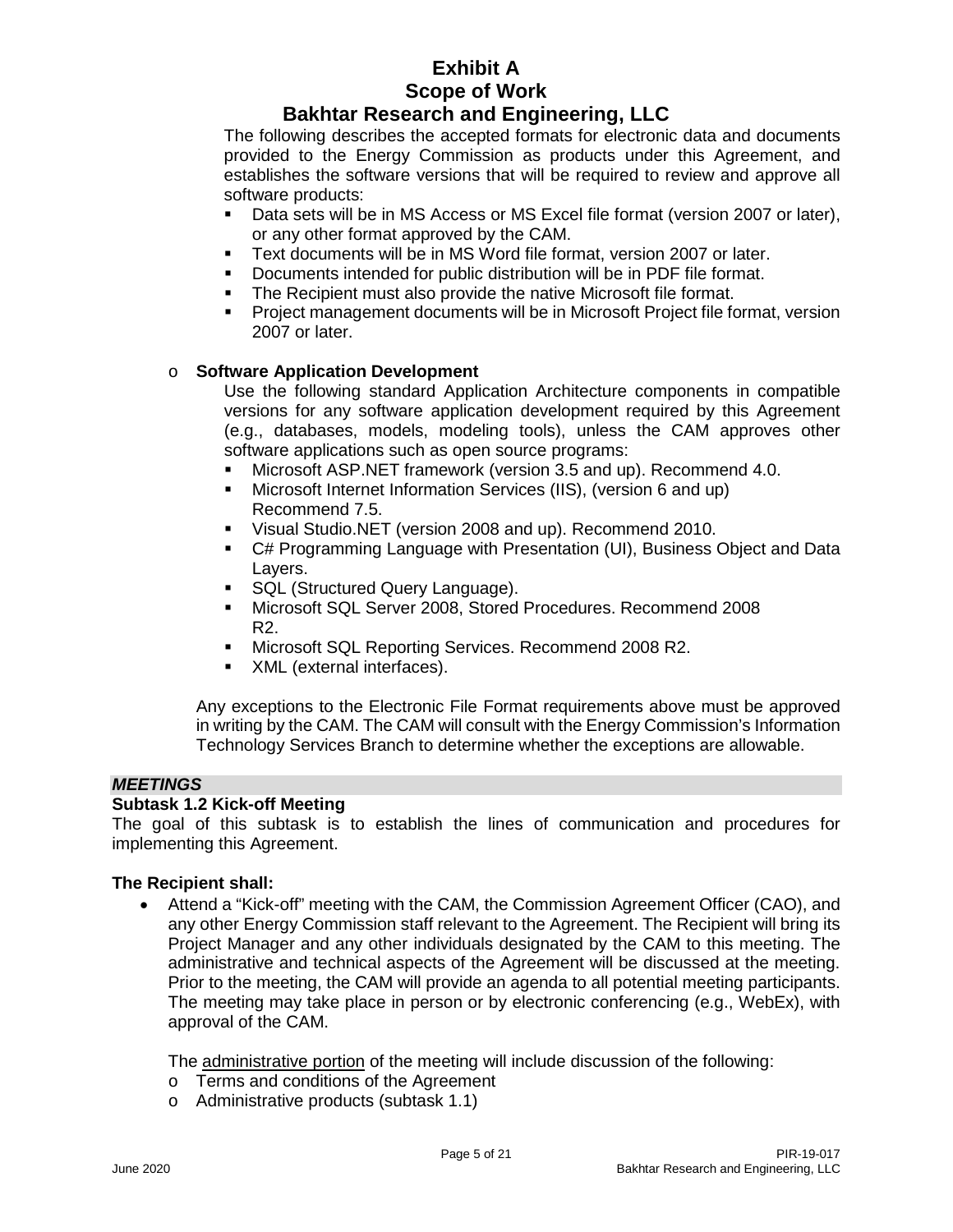- o CPR meetings (subtask 1.3)
- o Match fund documentation (subtask 1.7)
- o Permit documentation (subtask 1.8)
- o Subcontracts (subtask 1.9); and
- o Any other relevant topics.

The technical portion of the meeting will include discussion of the following:

- o The CAM's expectations for accomplishing tasks described in the Scope of Work;
- o An updated Project Schedule
- o Technical products (subtask 1.1)
- o Progress reports and invoices (subtask 1.5)
- o Final Report (subtask 1.6)
- o Technical Advisory Committee meetings (subtasks 1.10 and 1.11); and
- o Any other relevant topics.
- Provide an *Updated Project Schedule, List of Match Funds,* and *List of Permits*, as needed to reflect any changes in the documents.

#### **The CAM shall:**

- Designate the date and location of the meeting.
- Send the Recipient a *Kick-off Meeting Agenda*.

#### **Recipient Products:**

- Updated Project Schedule *(if applicable)*
- Updated List of Match Funds *(if applicable)*
- Updated List of Permits *(if applicable)*

#### **CAM Product:**

• Kick-off Meeting Agenda

#### **Subtask 1.3 Critical Project Review (CPR) Meetings**

The goal of this subtask is to determine if the project should continue to receive Energy Commission funding, and if so whether any modifications must be made to the tasks, products, schedule, or budget. CPR meetings provide the opportunity for frank discussions between the Energy Commission and the Recipient. As determined by the CAM, discussions may include project status, challenges, successes, advisory group findings and recommendations, final report preparation, and progress on technical transfer and production readiness activities (if applicable). Participants will include the CAM and the Recipient and may include the CAO and any other individuals selected by the CAM to provide support to the Energy Commission.

CPR meetings generally take place at key, predetermined points in the Agreement, as determined by the CAM and as shown in the Task List on page 1 of this Exhibit. However, the CAM may schedule additional CPR meetings as necessary. The budget will be reallocated to cover the additional costs borne by the Recipient, but the overall Agreement amount will not increase. CPR meetings generally take place at the Energy Commission, but they may take place at another location, or may be conducted via electronic conferencing (e.g., WebEx) as determined by the CAM.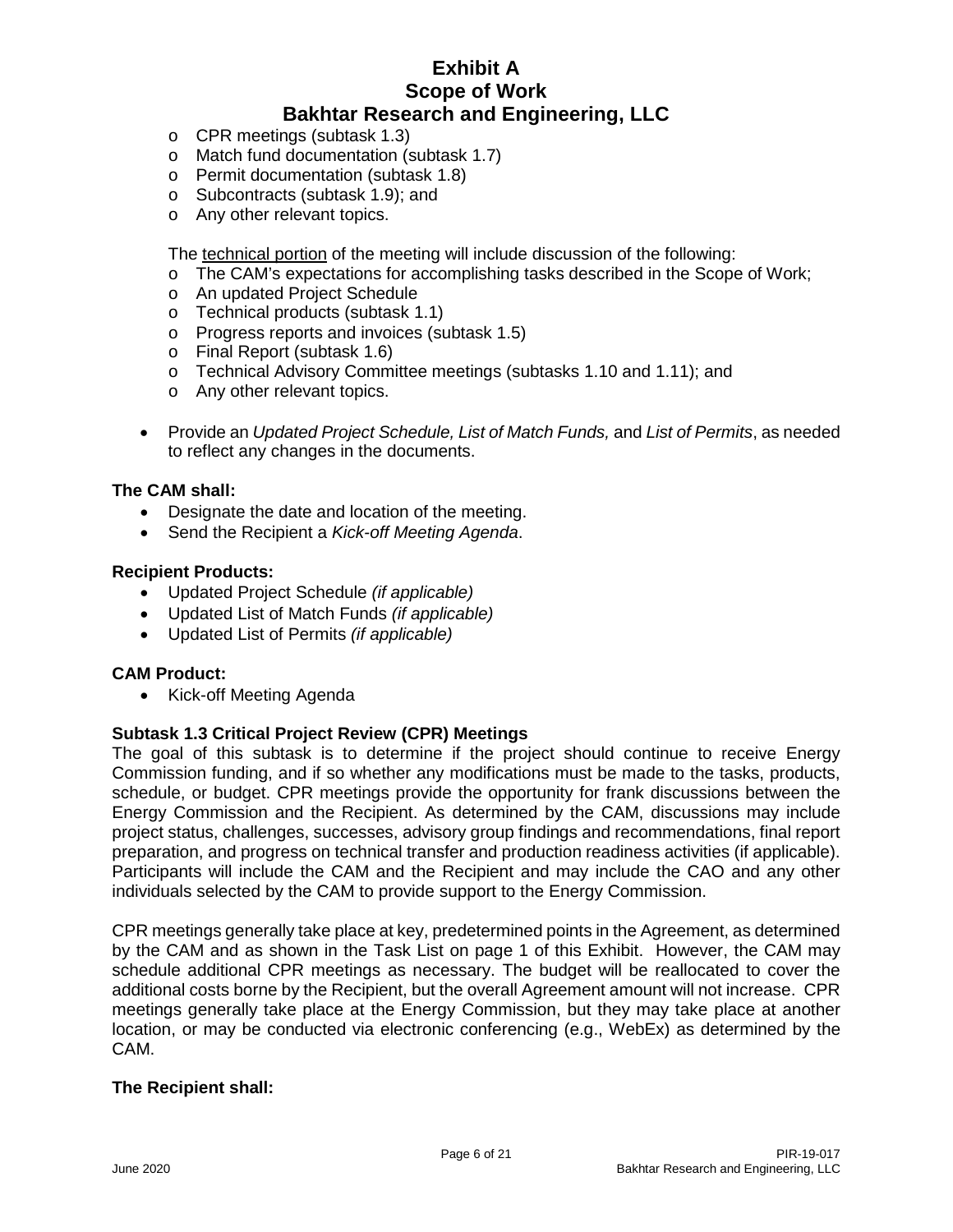#### **Bakhtar Research and Engineering, LLC**

- Prepare a *CPR Report* for each CPR meeting that: (1) discusses the progress of the Agreement toward achieving its goals and objectives; and (2) includes recommendations and conclusions regarding continued work on the project.
- Submit the CPR Report along with any other *Task Products* that correspond to the technical task for which the CPR meeting is required (i.e., if a CPR meeting is required for Task 2, submit the Task 2 products along with the CPR Report).
- Attend the CPR meeting.
- Present the CPR Report and any other required information at each CPR meeting.

#### **The CAM shall:**

- Determine the location, date, and time of each CPR meeting with the Recipient's input.
- Send the Recipient a *CPR Agenda* and a *List of Expected CPR Participants* in advance of the CPR meeting. If applicable, the agenda will include a discussion of match funding and permits.
- Conduct and make a record of each CPR meeting. Provide the Recipient with a *Schedule for Providing a Progress Determination* on continuation of the project.
- Determine whether to continue the project, and if so whether modifications are needed to the tasks, schedule, products, or budget for the remainder of the Agreement. If the CAM concludes that satisfactory progress is not being made, this conclusion will be referred to the Deputy Director of the Energy Research and Development Division.
- Provide the Recipient with a *Progress Determination* on continuation of the project, in accordance with the schedule. The Progress Determination may include a requirement that the Recipient revise one or more products.

#### **Recipient Products:**

- CPR Report(s)
- Task Products (draft and/or final as specified in the task)

#### **CAM Products:**

- CPR Agenda
- List of Expected CPR Participants
- Schedule for Providing a Progress Determination
- Progress Determination

#### **Subtask 1.4 Final Meeting**

The goal of this subtask is to complete the closeout of this Agreement.

#### **The Recipient shall:**

Meet with Energy Commission staff to present project findings, conclusions, and recommendations. The final meeting must be completed during the closeout of this Agreement. This meeting will be attended by the Recipient and CAM, at a minimum. The meeting may occur in person or by electronic conferencing (e.g., WebEx), with approval of the CAM.

The technical and administrative aspects of Agreement closeout will be discussed at the meeting, which may be divided into two separate meetings at the CAM's discretion.

 $\circ$  The technical portion of the meeting will involve the presentation of findings, conclusions, and recommended next steps (if any) for the Agreement. The CAM will determine the appropriate meeting participants.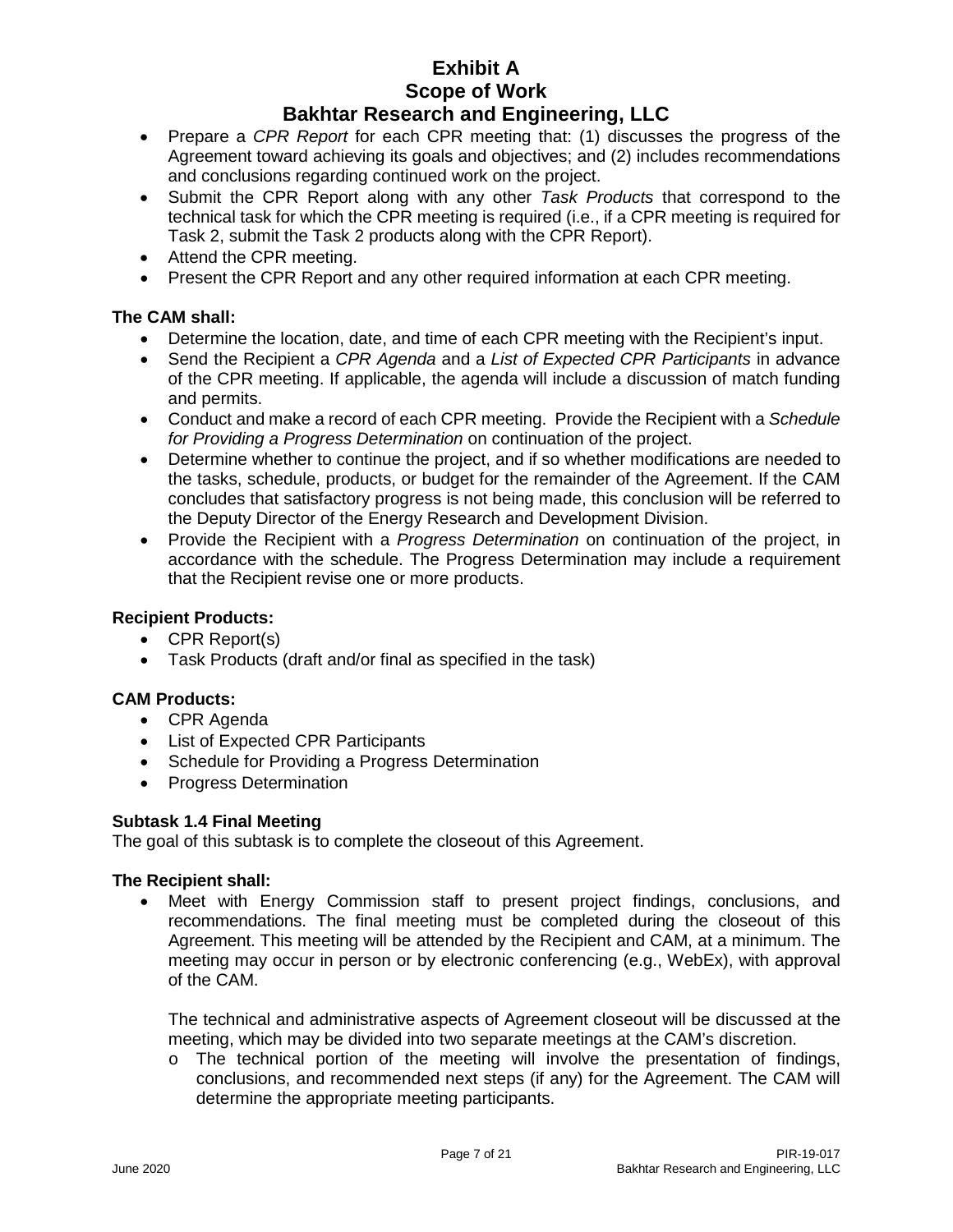### **Bakhtar Research and Engineering, LLC**

- $\circ$  The administrative portion of the meeting will involve a discussion with the CAM and the CAO of the following Agreement closeout items:
	- Disposition of any state-owned equipment.
	- Need to file a Uniform Commercial Code Financing Statement (Form UCC-1) regarding the Energy Commission's interest in patented technology.
	- The Energy Commission's request for specific "generated" data (not already provided in Agreement products).
	- Need to document the Recipient's disclosure of "subject inventions" developed under the Agreement.
	- **EXT** "Surviving" Agreement provisions such as repayment provisions and confidential products.
	- Final invoicing and release of retention.
- Prepare a *Final Meeting Agreement Summary* that documents any agreement made between the Recipient and Commission staff during the meeting.
- Prepare a *Schedule for Completing Agreement Closeout Activities*.
- Provide *All Draft and Final Written Products* on a CD-ROM or USB memory stick, organized by the tasks in the Agreement.

#### **Products:**

- Final Meeting Agreement Summary *(if applicable)*
- Schedule for Completing Agreement Closeout Activities
- All Draft and Final Written Products

#### *REPORTS AND INVOICES*

#### **Subtask 1.5 Progress Reports and Invoices**

The goals of this subtask are to: (1) periodically verify that satisfactory and continued progress is made towards achieving the project objectives of this Agreement; and (2) ensure that invoices contain all required information and are submitted in the appropriate format.

#### **The Recipient shall:**

- Submit a monthly *Progress Report* to the CAM. Each progress report must:
	- o Summarize progress made on all Agreement activities as specified in the scope of work for the preceding month, including accomplishments, problems, milestones, products, schedule, fiscal status, and an assessment of the ability to complete the Agreement within the current budget and any anticipated cost overruns. See the Progress Report Format Attachment for the recommended specifications.
- Submit a monthly or quarterly *Invoice* that follows the instructions in the "Payment of Funds" section of the terms and conditions, including a financial report on Match Fund and in-state expenditures.

#### **Products:**

- Progress Reports
- **Invoices**

#### **Subtask 1.6 Final Report**

The goal of this subtask is to prepare a comprehensive Final Report that describes the original purpose, approach, results, and conclusions of the work performed under this Agreement. The CAM will review the Final Report, which will be due at least **five months** before the Agreement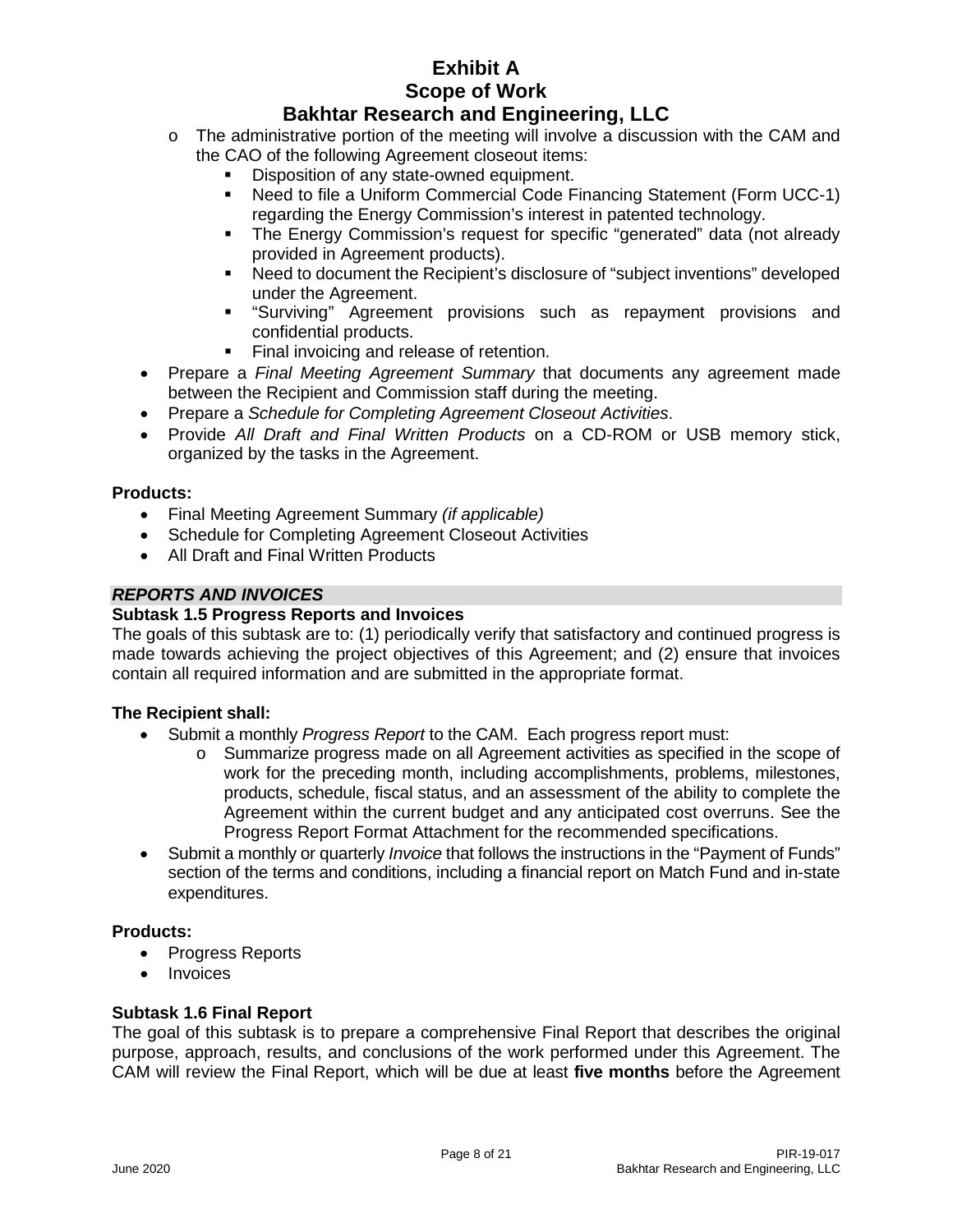# **Bakhtar Research and Engineering, LLC**

end date. When creating the Final Report Outline and the Final Report, the Recipient must use the Style Manual provided by the CAM.

#### **Subtask 1.6.1 Final Report Outline**

#### **The Recipient shall:**

• Prepare a *Final Report Outline* in accordance with the *Style Manual* provided by the CAM. *(See Task 1.1 for requirements for draft and final products.)*

#### **Recipient Products:**

• Final Report Outline (draft and final)

#### **CAM Product:**

- Style Manual
- Comments on Draft Final Report Outline
- Acceptance of Final Report Outline

#### **Subtask 1.6.2 Final Report**

- Prepare a *Final Report* for this Agreement in accordance with the approved Final Report Outline, Style Manual, and Final Report Template provided by the CAM with the following considerations:
	- o Ensure that the report includes the following items, in the following order:
		- Cover page (**required**)
		- Credits page on the reverse side of cover with legal disclaimer (**required**)
		- Acknowledgements page (optional)
		- Preface (**required**)
		- Abstract, keywords, and citation page (**required**)<br> **Example of Contents (required, followed by List of Filter**
		- Table of Contents (**required**, followed by List of Figures and List of Tables, if needed)
		- **Executive summary (required)**<br>**Body of the report (required)**
		- Body of the report (**required**)
		- References (if applicable)
		- Glossary/Acronyms (If more than 10 acronyms or abbreviations are used, it is required.)
		- Bibliography (if applicable)
		- Appendices (if applicable) (Create a separate volume if very large.)
		- Attachments (if applicable)
	- o Ensure that the document is written in the third person.
	- o Ensure that the Executive Summary is understandable to the lay public.
		- Briefly summarize the completed work. Succinctly describe the project results and whether or not the project goals were accomplished.
		- **If Identify which specific ratepayers can benefit from the project results** and how they can achieve the benefits.
		- If it's necessary to use a technical term in the Executive Summary, provide a brief definition or explanation when the technical term is first used.
	- o Follow the Style Guide format requirements for headings, figures/tables, citations, and acronyms/abbreviations.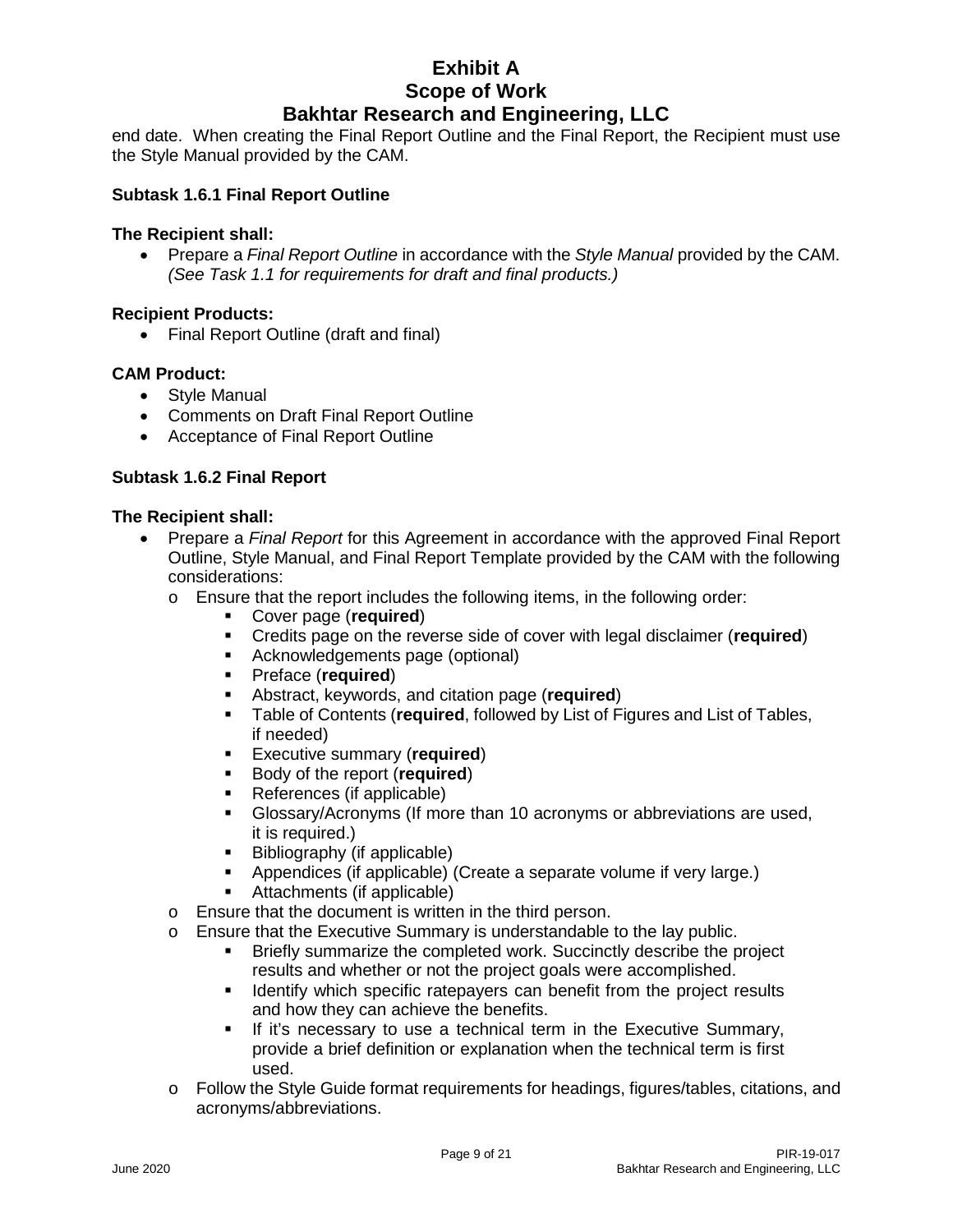#### **Bakhtar Research and Engineering, LLC**

- o Ensure that the document omits subjective comments and opinions. However, recommendations in the conclusion of the report are allowed.
- o Include a brief description of the project results in the Abstract.
- Submit a draft of the report to the CAM for review and comment. The CAM will provide written comments to the Recipient on the draft product within 15 days of receipt
- Consider incorporating all CAM comments into the Final Report. If the Recipient disagrees with any comment, provide a written response explaining why the comment was not incorporated into the final product
- Submit the revised Final Report and responses to comments within 10 days of notice by the CAM, unless the CAM specifies a longer time period or approves a request for additional time.
- Submit one bound copy of the *Final Report* to the CAM along with *Written Responses to Comments on the Draft Final Report*.

#### **Products**:

- Final Report (draft and final)
- Written Responses to Comments on the Draft Final Report

#### **CAM Product:**

• Written Comments on the Draft Final Report

#### *MATCH FUNDS, PERMITS, AND SUBCONTRACTS*

#### **Subtask 1.7 Match Funds**

The goal of this subtask is to ensure that the Recipient obtains any match funds planned for this Agreement and applies them to the Agreement during the Agreement term.

While the costs to obtain and document match funds are not reimbursable under this Agreement, the Recipient may spend match funds for this task. The Recipient may only spend match funds during the Agreement term, either concurrently or prior to the use of Energy Commission funds. Match funds must be identified in writing, and the Recipient must obtain any associated commitments before incurring any costs for which the Recipient will request reimbursement.

#### **The Recipient shall:**

• Prepare a *Match Funds Status Letter* that documents the match funds committed to this Agreement. If no match funds were part of the proposal that led to the Energy Commission awarding this Agreement and none have been identified at the time this Agreement starts, then state this in the letter.

If match funds were a part of the proposal that led to the Energy Commission awarding this Agreement, then provide in the letter:

- o A list of the match funds that identifies:
	- The amount of cash match funds, their source(s) (including a contact name, address, and telephone number), and the task(s) to which the match funds will be applied.
	- The amount of each in-kind contribution, a description of the contribution type (e.g., property, services), the documented market or book value, the source (including a contact name, address, and telephone number), and the task(s) to which the match funds will be applied. If the in-kind contribution is equipment or other tangible or real property, the Recipient must identify its owner and provide a contact name, address, telephone number, and the address where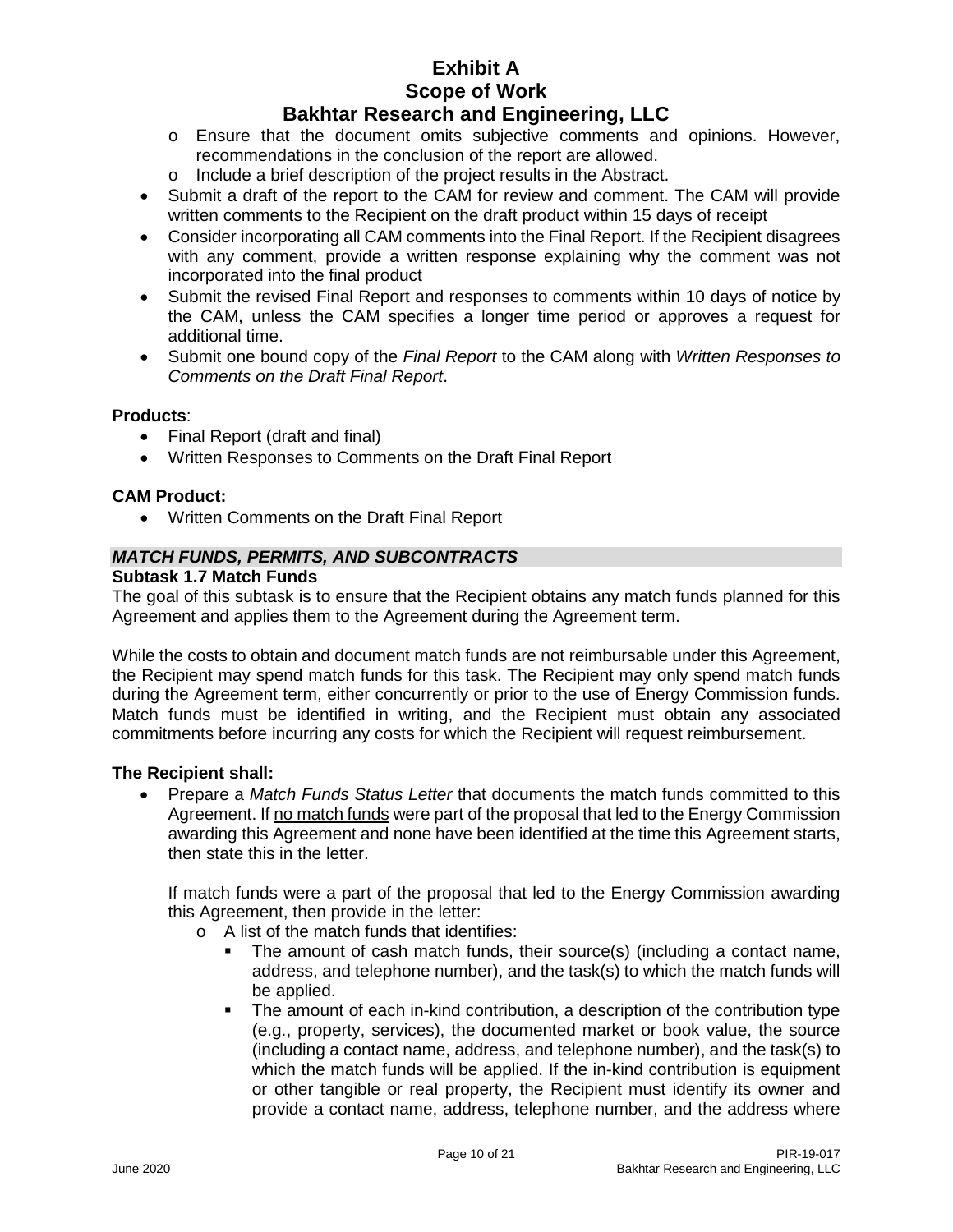the property is located.

- If different from the solicitation application, provide a letter of commitment from an authorized representative of each source of match funding that the funds or contributions have been secured.
- At the Kick-off meeting, discuss match funds and the impact on the project if they are significantly reduced or not obtained as committed. If applicable, match funds will be included as a line item in the progress reports and will be a topic at CPR meetings.
- Provide a *Supplemental Match Funds Notification Letter* to the CAM of receipt of additional match funds.
- Provide a *Match Funds Reduction Notification Letter* to the CAM if existing match funds are reduced during the course of the Agreement. Reduction of match funds may trigger a CPR meeting.

#### **Products:**

- Match Funds Status Letter
- Supplemental Match Funds Notification Letter *(if applicable)*
- Match Funds Reduction Notification Letter *(if applicable)*

#### **Subtask 1.8 Permits**

The goal of this subtask is to obtain all permits required for work completed under this Agreement in advance of the date they are needed to keep the Agreement schedule on track. Permit costs and the expenses associated with obtaining permits are not reimbursable under this Agreement, with the exception of costs incurred by University of California recipients. Permits must be identified and obtained before the Recipient may incur any costs related to the use of the permit(s) for which the Recipient will request reimbursement.

#### **The Recipient shall:**

- Prepare a *Permit Status Letter* that documents the permits required to conduct this Agreement. If no permits are required at the start of this Agreement, then state this in the letter. If permits will be required during the course of the Agreement, provide in the letter:
	- $\circ$  A list of the permits that identifies: (1) the type of permit; and (2) the name, address, and telephone number of the permitting jurisdictions or lead agencies.
	- $\circ$  The schedule the Recipient will follow in applying for and obtaining the permits.

The list of permits and the schedule for obtaining them will be discussed at the Kick-off meeting (subtask 1.2), and a timetable for submitting the updated list, schedule, and copies of the permits will be developed. The impact on the project if the permits are not obtained in a timely fashion or are denied will also be discussed. If applicable, permits will be included as a line item in progress reports and will be a topic at CPR meetings.

- If during the course of the Agreement additional permits become necessary, then provide the CAM with an *Updated List of Permits* (including the appropriate information on each permit) and an *Updated Schedule for Acquiring Permits*.
- Send the CAM a *Copy of Each Approved Permit*.
- If during the course of the Agreement permits are not obtained on time or are denied, notify the CAM within 5 days. Either of these events may trigger a CPR meeting.

#### **Products:**

- Permit Status Letter
- Updated List of Permits *(if applicable)*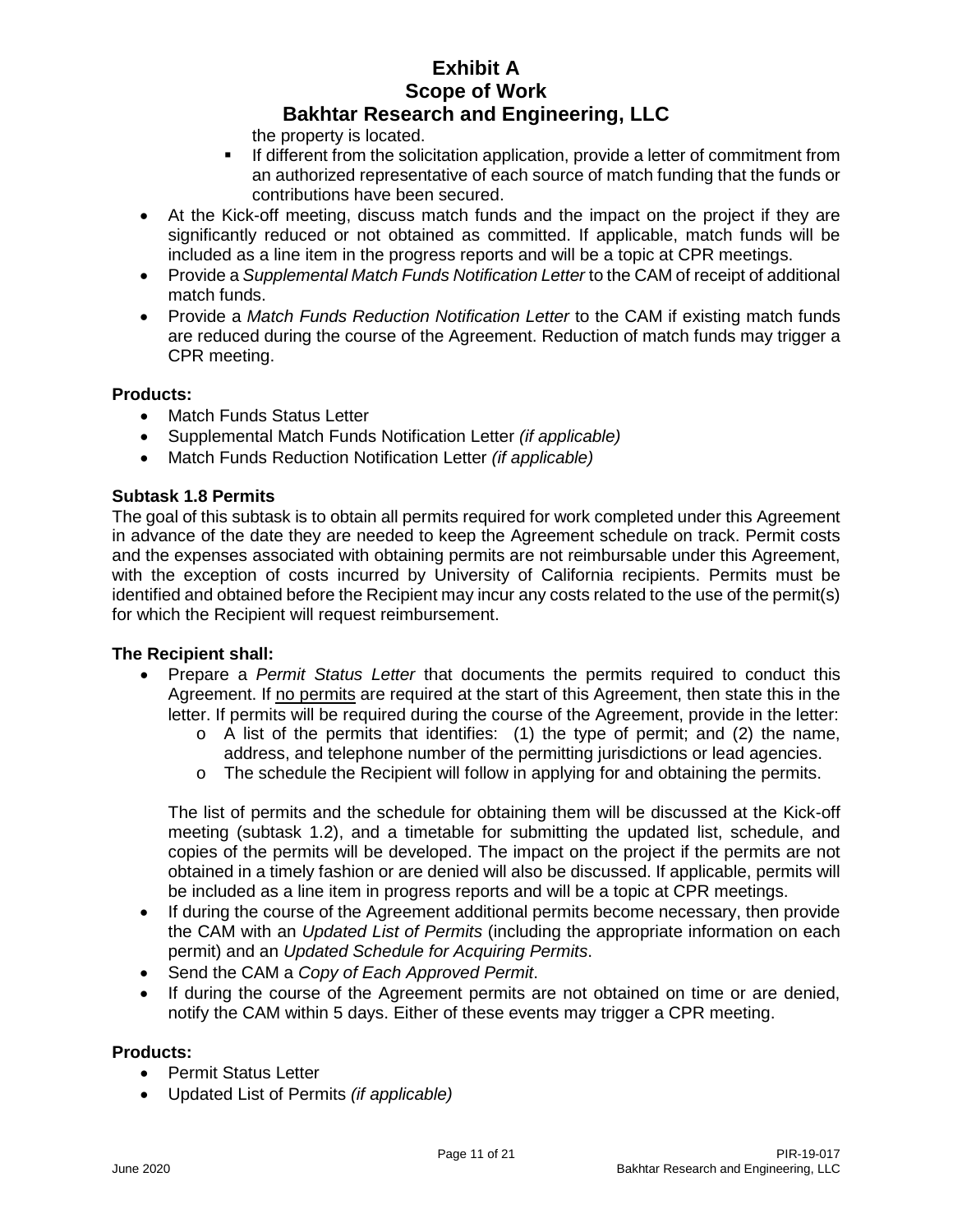- Updated Schedule for Acquiring Permits *(if applicable)*
- Copy of Each Approved Permit *(if applicable)*

#### **Subtask 1.9 Subcontracts**

The goals of this subtask are to: (1) procure subcontracts required to carry out the tasks under this Agreement; and (2) ensure that the subcontracts are consistent with the terms and conditions of this Agreement.

#### **The Recipient shall:**

- Manage and coordinate subcontractor activities in accordance with the requirements of this Agreement.
- Incorporate this Agreement by reference into each subcontract.
- Include any required Energy Commission flow-down provisions in each subcontract, in addition to a statement that the terms of this Agreement will prevail if they conflict with the subcontract terms.
- If required by the CAM, submit a draft of each *Subcontract* required to conduct the work under this Agreement.
- Submit a final copy of the executed subcontract.
- Notify and receive written approval from the CAM prior to adding any new subcontractors (see the discussion of subcontractor additions in the terms and conditions).

#### **Products:**

• Subcontracts *(draft if required by the CAM)*

#### *TECHNICAL ADVISORY COMMITTEE*

#### **Subtask 1.10 Technical Advisory Committee (TAC)**

The goal of this subtask is to create an advisory committee for this Agreement. The TAC should be composed of diverse professionals. The composition will vary depending on interest, availability, and need. TAC members will serve at the CAM's discretion. The purpose of the TAC is to:

- Provide guidance in project direction. The guidance may include scope and methodologies, timing, and coordination with other projects. The guidance may be based on:
	- o Technical area expertise
	- o Knowledge of market applications; or
	- $\circ$  Linkages between the agreement work and other past, present, or future projects (both public and private sectors) that TAC members are aware of in a particular area.
- Review products and provide recommendations for needed product adjustments, refinements, or enhancements.
- Evaluate the tangible benefits of the project to the state of California, and provide recommendations as needed to enhance the benefits.
- Provide recommendations regarding information dissemination, market pathways, or commercialization strategies relevant to the project products.

The TAC may be composed of qualified professionals spanning the following types of disciplines:

- Researchers knowledgeable about the project subject matter
- Members of trades that will apply the results of the project (e.g., designers, engineers, architects, contractors, and trade representatives)
- Public interest market transformation implementers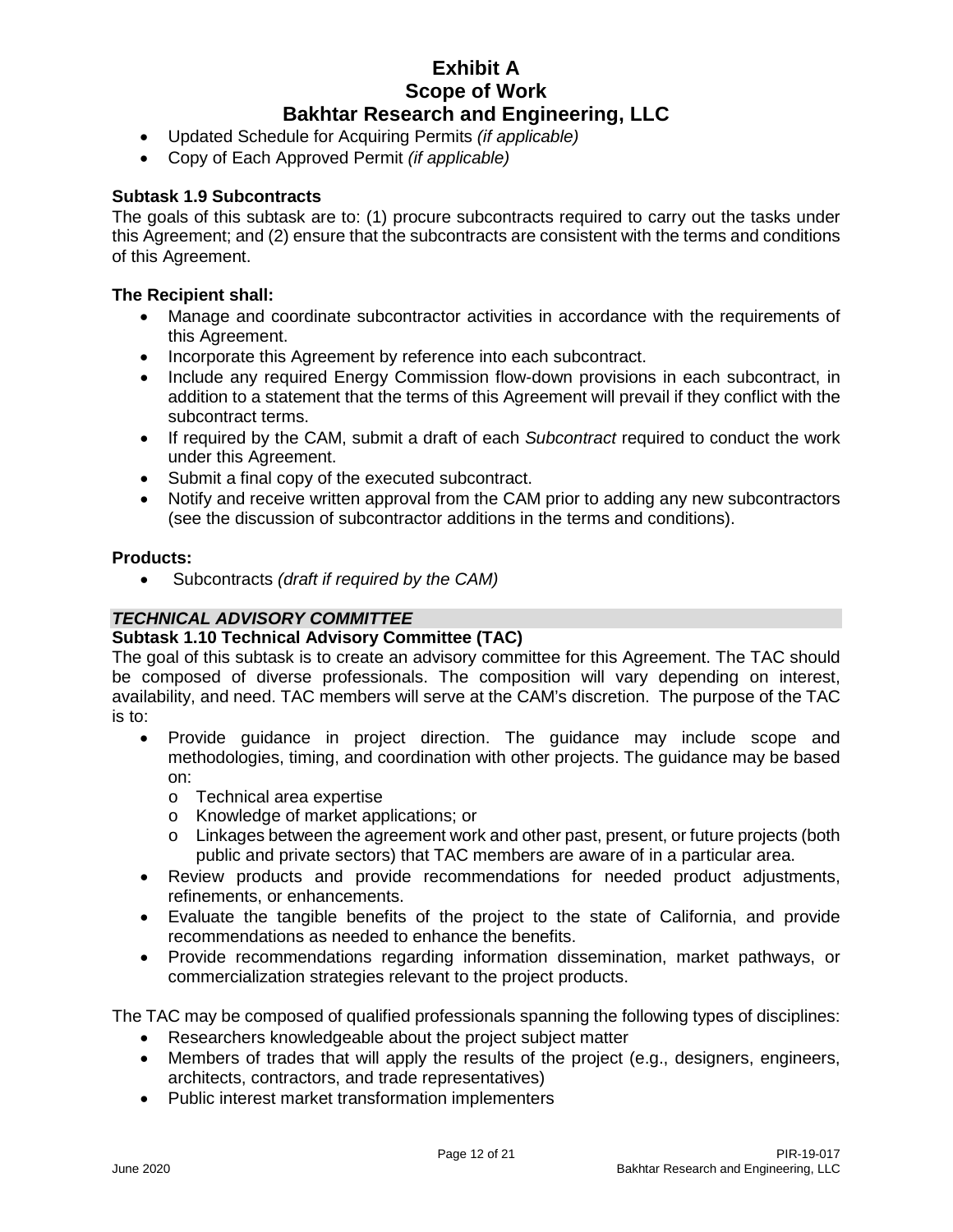- Product developers relevant to the project
- U.S. Department of Energy research managers, or experts from other federal or state agencies relevant to the project
- Public interest environmental groups
- Utility representatives
- Air district staff; and
- Members of relevant technical society committees.

#### **The Recipient shall:**

- Prepare a *List of Potential TAC Members* that includes the names, companies, physical and electronic addresses, and phone numbers of potential members. The list will be discussed at the Kick-off meeting, and a schedule for recruiting members and holding the first TAC meeting will be developed.
- Recruit TAC members. Ensure that each individual understands member obligations and the TAC meeting schedule developed in subtask 1.11.
- Prepare a *List of TAC Members* once all TAC members have committed to serving on the TAC.
- Submit *Documentation of TAC Member Commitment* (such as Letters of Acceptance) from each TAC member.

#### **Products:**

- List of Potential TAC Members
- List of TAC Members
- Documentation of TAC Member Commitment

#### **Subtask 1.11 TAC Meetings**

The goal of this subtask is for the TAC to provide strategic guidance for the project by participating in regular meetings, which may be held via teleconference.

#### **The Recipient shall:**

- Discuss the TAC meeting schedule with the CAM at the Kick-off meeting. Determine the number and location of meetings (in-person and via teleconference) in consultation with the CAM.
- Prepare a *TAC Meeting Schedule* that will be presented to the TAC members during recruiting. Revise the schedule after the first TAC meeting to incorporate meeting comments.
- Prepare a *TAC Meeting Agenda* and *TAC Meeting Back-up Materials* for each TAC meeting.
- Organize and lead TAC meetings in accordance with the TAC Meeting Schedule. Changes to the schedule must be pre-approved in writing by the CAM.
- Prepare *TAC Meeting Summaries* that include any recommended resolutions of major TAC issues.

#### **The TAC shall:**

- Help set the project team's goals and contribute to the development and evaluation of its statement of proposed objectives as the project evolves.
- Provide a credible and objective sounding board on the wide range of technical and financial barriers and opportunities.
- Help identify key areas where the project has a competitive advantage, value proposition,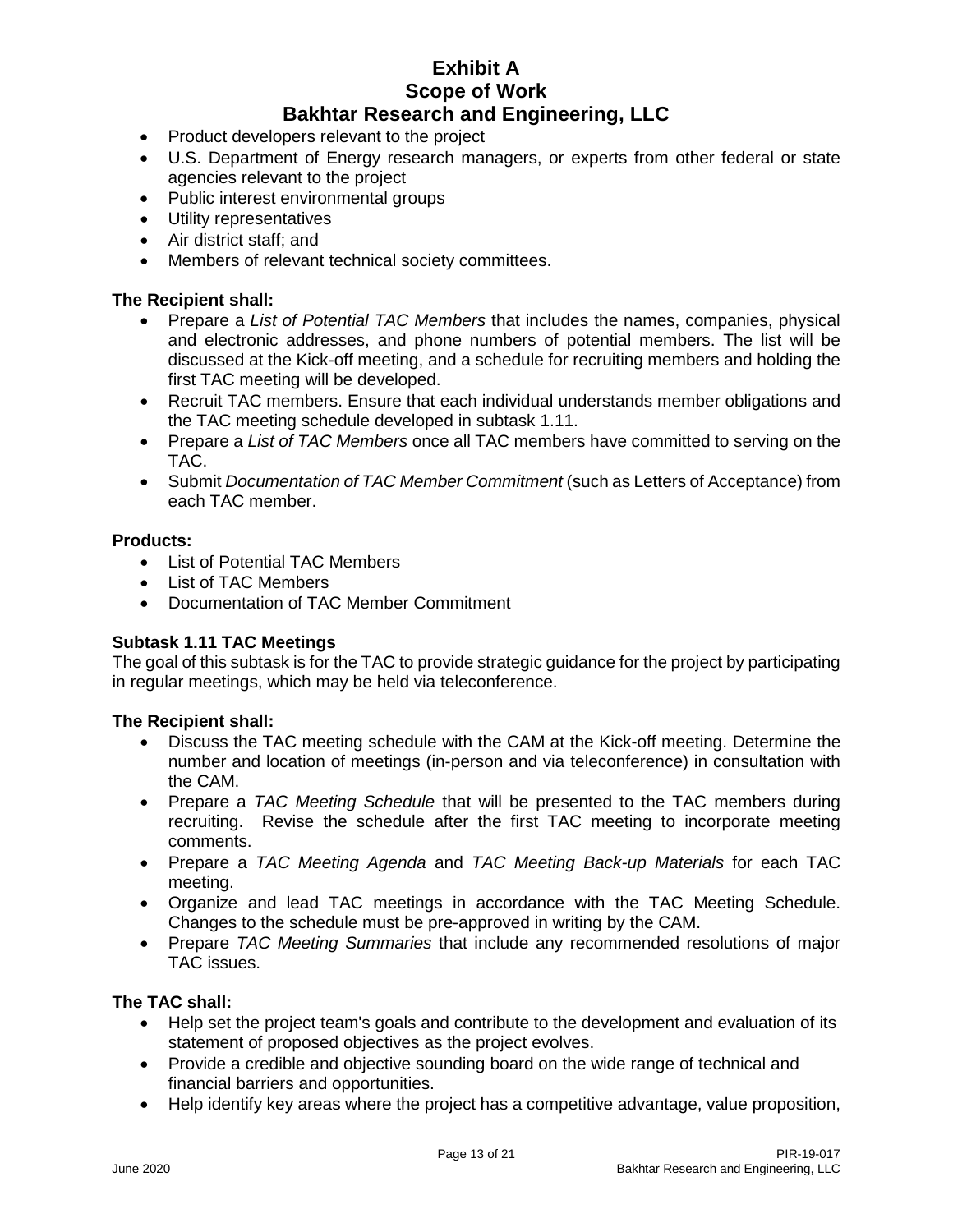or strength upon which to build.

- Advocate on behalf of the project in its effort to build partnerships, governmental support and relationships with a national spectrum of influential leaders.
- Ask probing questions that insure a long-term perspective on decision-making and progress toward the project's strategic goals.

#### **Products:**

- TAC Meeting Schedule (draft and final)
- TAC Meeting Agendas (draft and final)
- TAC Meeting Back-up Materials
- TAC Meeting Summaries

#### **IV. TECHNICAL TASKS**

#### **TASK 2: PRELIMINARY FIELD TESTING AND EVALUATION USING "MAKE-SHIFT" CONFIGURATION OF BPD**

The goals of this task are to (1) generate field data on the basic characteristics of underground pipelines (plastic and metallic) for final configuration of the BPD for near real-time detection; (2) generate field data to fine-tune the BPD software modification for signal processing and analysis for near real-time detection of the location, depth, dimensions, and material type (metallic or non-metallic) of buried pipes; (3) identify the general procedures for underground pipeline detection in the field.

- Prepare a *Field Test Plan* detailing requirements regarding site preparedness, test procedures, and how testing will be performed.
- Perform examinations / tests on selected test beds and collect field data to:
	- Calculate the depth of underground pipelines at each site.
	- Calculate the diameters of underground pipelines at each site.
	- Differentiate between metallic and non-metallic buried pipes at each site.
	- Repeat the above steps until statistically reliable field data for analysis are obtained.
	- Compile all data obtained for further assessments and evaluations of the BPD's ability to perform near real-time analysis and display of results in the field.
	- Perform analysis by post-processing of data.
- Analyze all data from the above and compare the results with gas company records. The locations of all buried pipes detected will be confirmed by testing at least twice to make sure the utility company has sufficient and accurate records. Profiles of the detected pipes from the first set of testings will be used to establish their surface footprints, and their GPS coordinates will be marked (staked) on the ground. At least two more test passes will then be made over the marked GPS coordinates to confirm the accuracy of the BPD's results with respect to the depth and location of the detected pipes.
- Prepare a *Preliminary Field Test Results Report* outlining the results of the BPD's performance with respect to the detection of buried pipes and the accuracy of its determinations regarding their location, depth, diameter, and material type (metallic or non-metallic).
- Participate in CPR#1 meeting and prepare a *CPR#1 Report* as described in subtask 1.3.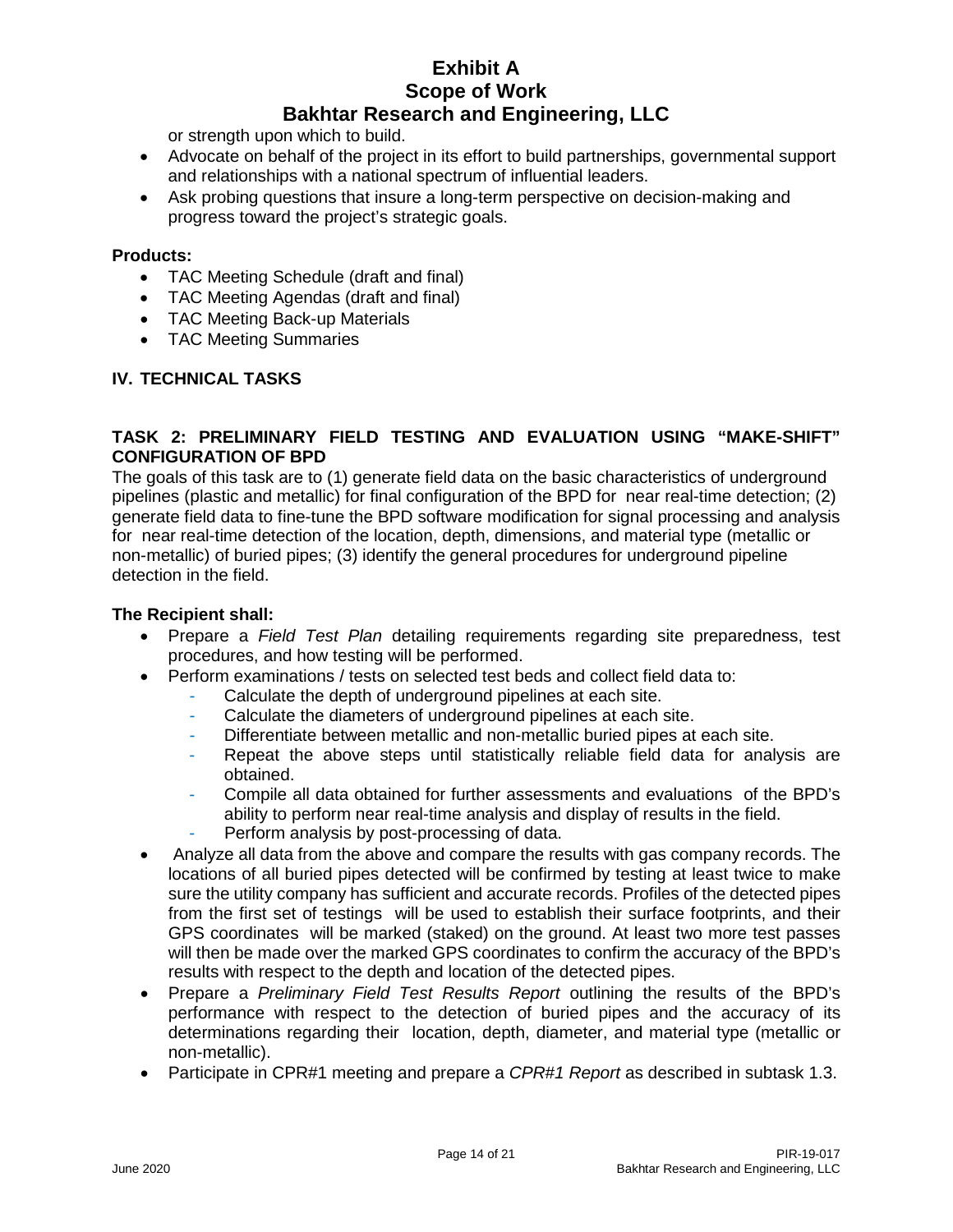#### **Products:**

- Field Test Plan (draft and final)
- Preliminary Field Test Results Report (draft and final)
- CPR #1 Report (draft and final)

#### **TASK 3: BakhtarRadar SUPPORT AND MOTORIZED PLATFORM MODIFICATION AND DIAGNOSTIC SOFTWARE DEVELOPMENT**

The goals of this task are (1) to design and fabricate a new support platform (skid) upon which the BPD FR antennae, as well as the GPS antenna, are erected; (2) to select a small motorized platform that pulls the skid and BPD-associated peripherals, including the battery (generator/inverter), at a constant low speed. Maintaining constant low speed of movements during examinations of the test bed will improve the signal-to-noise ratio (SNR), and thus the effectiveness of the BPD; (3) to determine the type of generator or inverter that can provide pure sine wave power for field operation of the BPD and its associated peripherals.

#### **The Recipient shall:**

- Design and construct a new support platform (skid) to reduce the interface friction between the test bed surface and the skid upon which the FR and GPS antennae are mounted during testing operations.
- Investigate and purchase the most suitable motorized platform for pulling the skid and carrying the BPD acquisition-control units, the GPS rover, power generator/inverter, and the Vector Network Analyzer (VNA) control and acquisition units.
- Make necessary modifications to the mobilized platform so as to accommodate all the required BPD hardware for field operations.
- Prepare a *Report on Support and Motorized Platforms* that details their field functionalities.
- Develop diagnostic software that quantifies pipeline location/geometry.
- Prepare a Diagnostic *Software Report* that describes the software interface and output used for near real-time detection and location of buried pipes.
- Participate in CPR#2 meeting and prepare a *CPR #2 Report* as described in subtask 1.3.

#### **Products:**

- Report on Support and Motorized Platforms (draft and final)
- Diagnostic Software Report (draft and final)
- CPR #2 Report (draft and final)

#### **TASK 4: DESIGN AND FABRICATION OF FORCED-RESONATING ANTENNAE**

Antennae constitute the most important components of the BPD. Their ability to transmit and receive back-scattered signal under reflection mode of EM transmission with a signal-to-noise ratio (SNR) well above the noise floor at low-power (10 decibel-milliwatts [dBm]) is critical for near real-time detection of buried pipes. Attention will be directed to maintain internal impedance of Forced Resonating Dipole/Horn Adaptive Antennae (FR antennae) at 50 Ohms  $(\Omega)$  while maintaining EM compatibility between the load (antenna), the source (VNA) and the transmission line (TL). The goals of this task are (1) to establish design parameters, size and required specifications for linear ICR (Inductors, Capacitors, Resistors) components to be used for the design and fabrication of FR antennae; (2) to establish the most appropriate frequency band of operation for near real-time detection of underground pipelines; (3) to fabricate the antennae to meet operational requirements in the field under most adverse environmental conditions for near real-time underground pipeline detection and evaluation.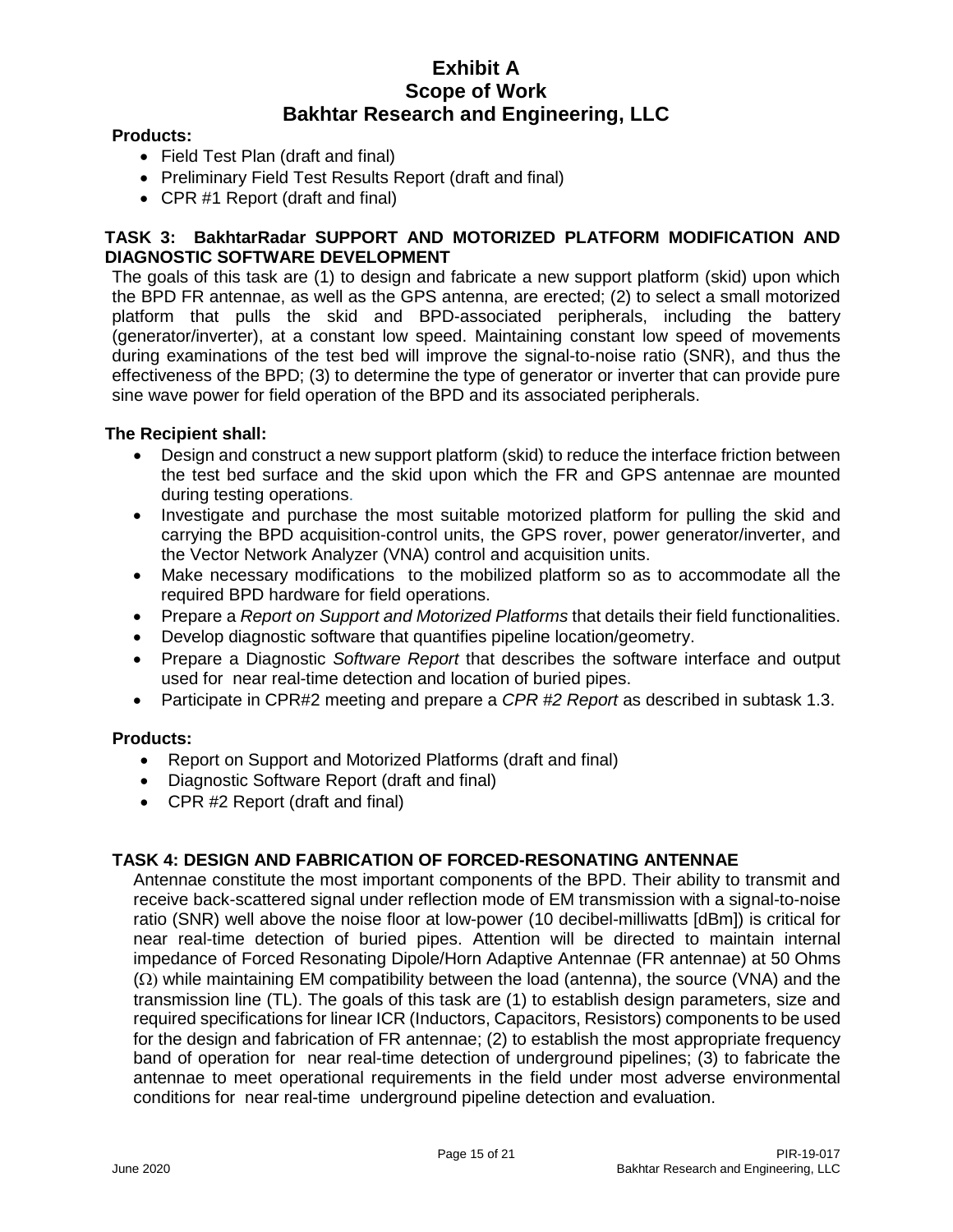#### **The Recipient shall:**

- Use the results of Task 2 to determine the final design specifications for the FR antennae to best allow for near real-time detection of underground pipelines.
- Perform extensive field and laboratory testing and evaluation to arrive at the final design of the FR antennae (horn and dipole) prior to their construction.
- Design and construct two pairs of adaptive FR dipole and two pairs of adaptive FR horn antennae.
- Test and evaluate performance of these antennae in the field using the makeshift configuration of the BPD and compare and assess the performance of the dipole antennae with the horn antennae for frequency bands of interest to the project
- Prepare an *Antennae Design, Construction and Performance Assessment Report* describing the above activities and findings.

#### **Products:**

• Antennae Design, Construction and Performance Assessment Report (draft and final)

#### **TASK 5: INTEGRATION AND SYNCHRONIZATION OF GPS AND BPD**

The goal of this task is to conduct a search and evaluation for the most desirable real-time kinematic (RTK) GPS device with a precision of  $\pm 0.39$  in ( $\pm 1$  cm) and associated software and a data logger. A surveying software package will be used for BPD location tracking in combination with the GPS device. The GPS device's frequency of 1 Hz will be synchronized so that each radar trace of made by the BPD corresponds to a set of coordinates (x; y; z), i.e., eastings, northings, and elevations.

#### **The Recipient shall:**

- Acquire a suitable RTK GPS device and its associated data logger capable of connecting to the laptop running the BPD's software, via either USB or serial ports.
- Include a provision with the data logger to enable simultaneous triggering of both the BPD's and the GPS device's data acquisition systems.
- Prepare a *GPS Operating Manual* with information on external triggering of the BPD using the GPS device's data logger.
- Participate in CPR #3 meeting and prepare a *CPR #3 Report* as described in subtask 1.3.

#### **Product:**

- GPS Operating Manual (draft and final)
- CPR #3 Report (draft and final)

#### **Task 6: SOFTWARE MODIFICATION FOR DATA COLLECTION AND ANALYSIS**

The goals of this task are to modify available *BakhtarRadar* software written in the C++ programming language by converting it to Windows-based code for near real-time execution of analysis and display of field results.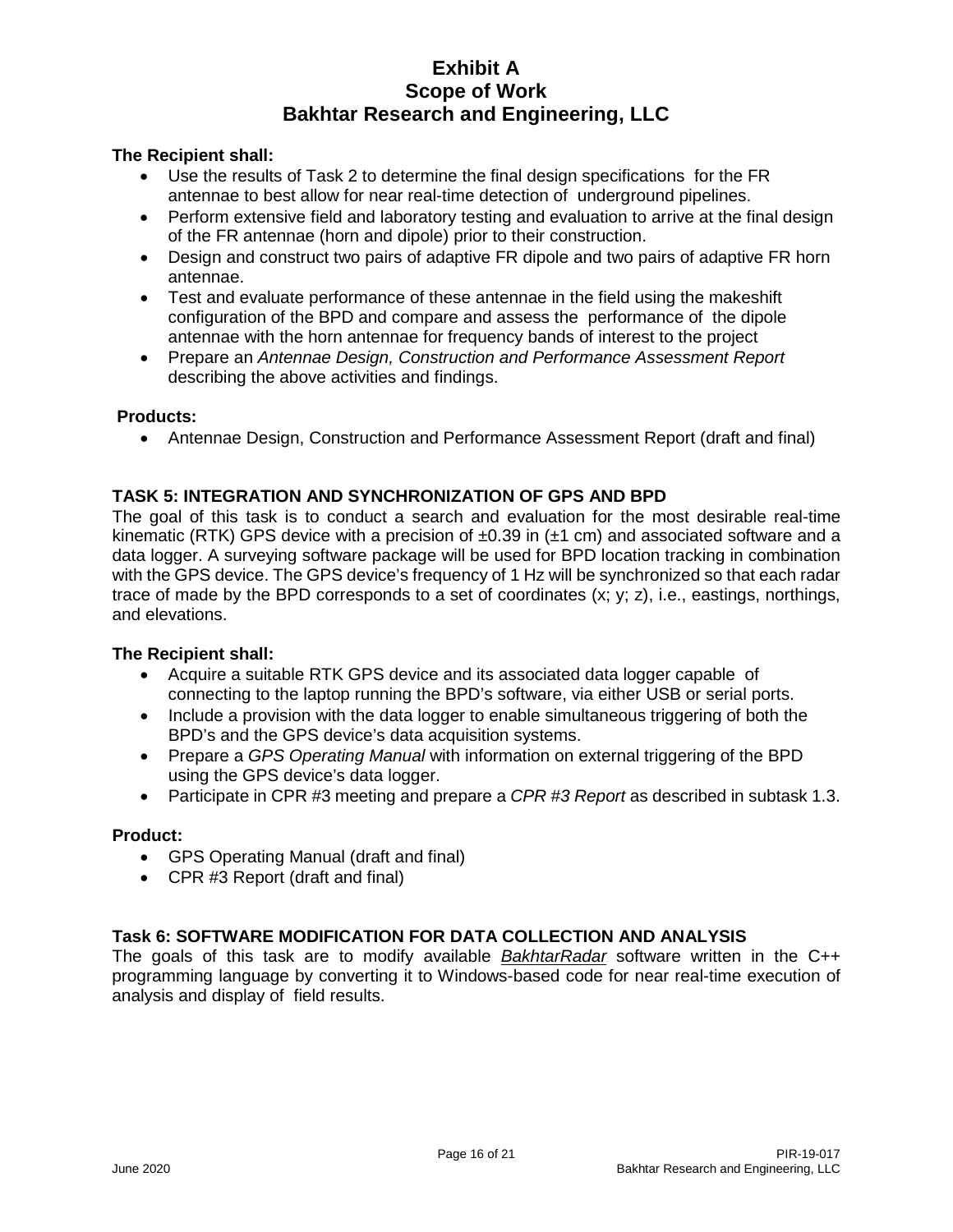#### **The Recipient shall:**

- Use processed data from the BPD and the GPS device to establish the footprint of detected buried pipes on the surface, and to perform location tracking.
- Modify the graphical user interface (GUI) of the BPD to enable additional input for default test parameters.
- Set internal triggering of the BPD for cases where GPS cannot work (access to sufficient satellite connections blocked by tall trees, buildings, etc.).
- Convert the operating software to Windows-based code for faster execution in the field and faster display of results.
- Design and implement digital filters for clutter removal by considering the threshold of detection for buried plastic and metallic pipes.
- Modify the software package associated with the BPD field data sets that are automatically saved with file names having eight characters, with job extensions and corresponding converted GPS coordinates data sets saved with the same file names and xls extensions.
- Make necessary modifications in the software package associated with BPD field data sets and corresponding converted GPS coordinates data sets for near real-time display of results, which include the location, depth, diameter, and material type of buried pipes.
- Implement internal triggering provisions for BPD r operation without GPS.
- Implement digital filters to mask subsurface geologic features for unique identification and determination of the material type of buried pipes.
- Implement a GUI for adjusting test parameters in the SETUP Window of the BPD.
- Prepare a *Software Report* describing the modifications made and the inputs to the GUI for near real-time detection of buried pipes.
- Participate in CPR #4 meeting and prepare a *CPR #4 Report* as described in subtask 1.3.

#### **Products:**

- Software Report (draft and final)
- CPR #4 Report (draft and final)

#### **TASK 7: BPD SYSTEM PERFORMANCE VALIDATATION AND DEMONSTRATION**

The goal of this task is to: (1) use the findings and results of Tasks 2 to 6 to assemble a prototype configuration of the BPD for near real-time detection of buried pipes; (2) validate the functionality of the BPD; and (3) demonstrate the BPD at utility sites for at least six months.

- Configure a complete system comprising of a VNA TL, an FR dipole/horn antennae (Load),a GPS device and data logger, a portable generator/inverter, a control and acquisition unit (laptop computer), and a motorized moving platform.
- Perform an extensive series of EM compatibility tests to ensure proper operation of the system and reduce standing wave formation in the transmission lines and minimize losses in connecting ports.
- Evaluate the functionality of the configured system for underground pipeline detection by field testing and near real-time realization of the depths, diameters, and material type of buried pipes in different geologic formations (coverings).
- Make final modifications, based on field testing and evaluations, to the BPD's hardware and software.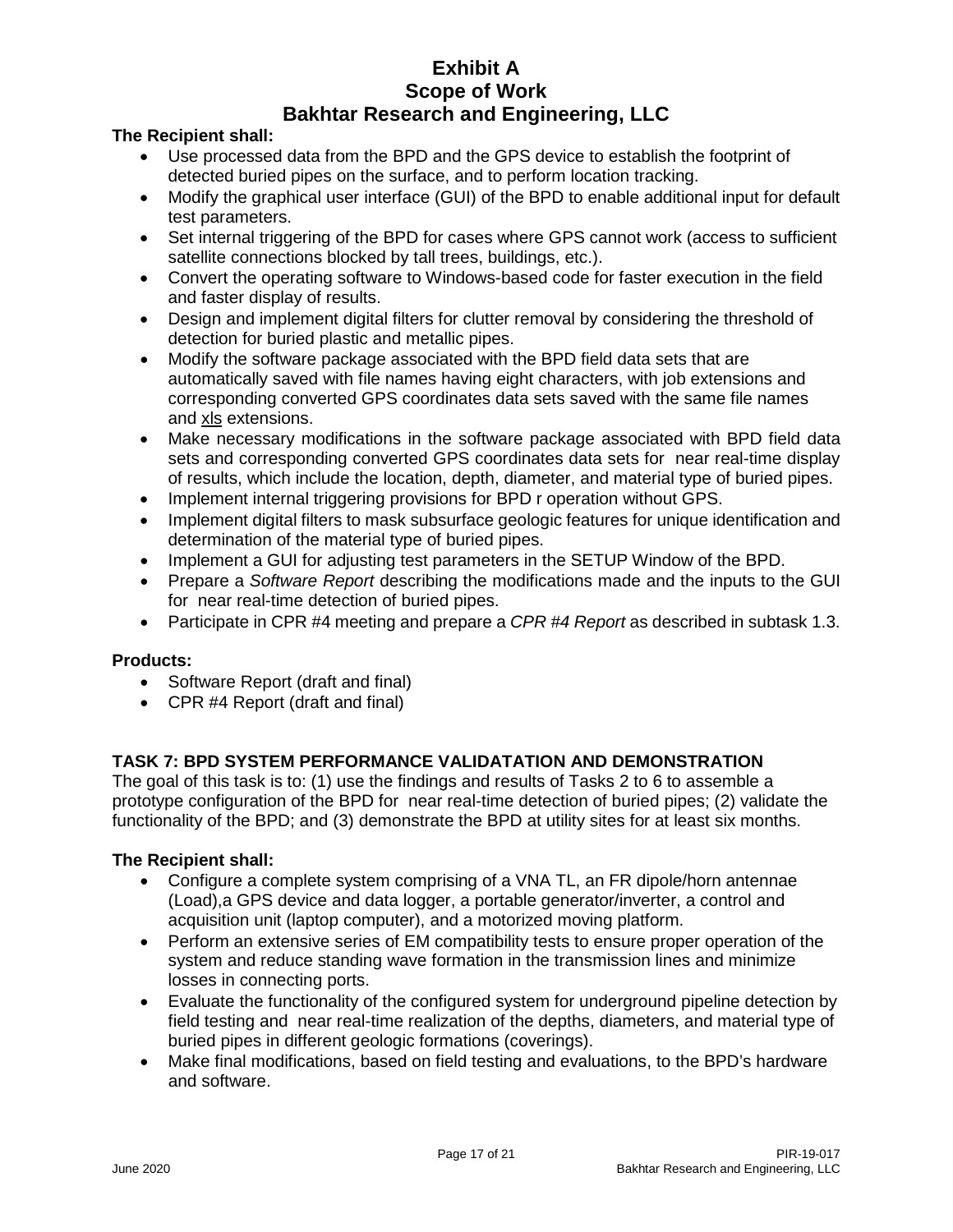- Prepared a *Configuration and Validation Report* that details the above activities and the findings.
- Provide a *Field Demonstration Plan* that describes site preparedness, demonstration procedures, and planned activities.
- Demonstrate the capability of the prototype BPD to detect, locate, and distinguish the material type (metal or plastic) of buried pipes in the field for at least six months.
- Verify the locating and depth detection accuracy by randomly digging up few pipes and measuring their exact locations and depth, as well as by consultation with PG&E engineers.
- Prepare a *Field Demonstration Report* summarizing the results obtained and the findings.
- Participate in CPR #5 meeting and prepare a *CPR #5 Report* as described in subtask 1.3.

#### **Products:**

- Configuration and Validation Report (draft and final)
- Field Demonstration Plan (draft and final)
- Field Demonstration Report (draft and final)
- CPR #5 Report (draft and final)

#### **TASK 8: EVALUATION OF PROJECT BENEFITS**

The goal of this task is to report the benefits resulting from this project.

- Complete three Project Benefits Questionnaires that correspond to three main intervals in the Agreement: (1) Kick-off Meeting Benefits Questionnaire; (2) Mid-term Benefits Questionnaire; and (3) Final Meeting Benefits Questionnaire.
- Provide all key assumptions used to estimate projected benefits, including targeted market sector (e.g., population and geographic location), projected market penetration, baseline and projected energy use and cost, operating conditions, and emission reduction calculations. Examples of information that may be requested in the questionnaires include:
	- o For Product Development Projects and Project Demonstrations:
		- Published documents, including date, title, and periodical name.<br>• Estimated or actual energy and cost savings, and estimated s
		- Estimated or actual energy and cost savings, and estimated statewide energy savings once market potential has been realized. Identify all assumptions used in the estimates.
		- **Greenhouse gas and criteria emissions reductions.**
		- Other non-energy benefits such as reliability, public safety, lower operational cost, environmental improvement, indoor environmental quality, and societal benefits.
		- Data on potential job creation, market potential, economic development, and increased state revenue as a result of the project.
		- A discussion of project product downloads from websites, and publications in technical journals.
		- A comparison of project expectations and performance. Discuss whether the goals and objectives of the Agreement have been met and what improvements are needed, if any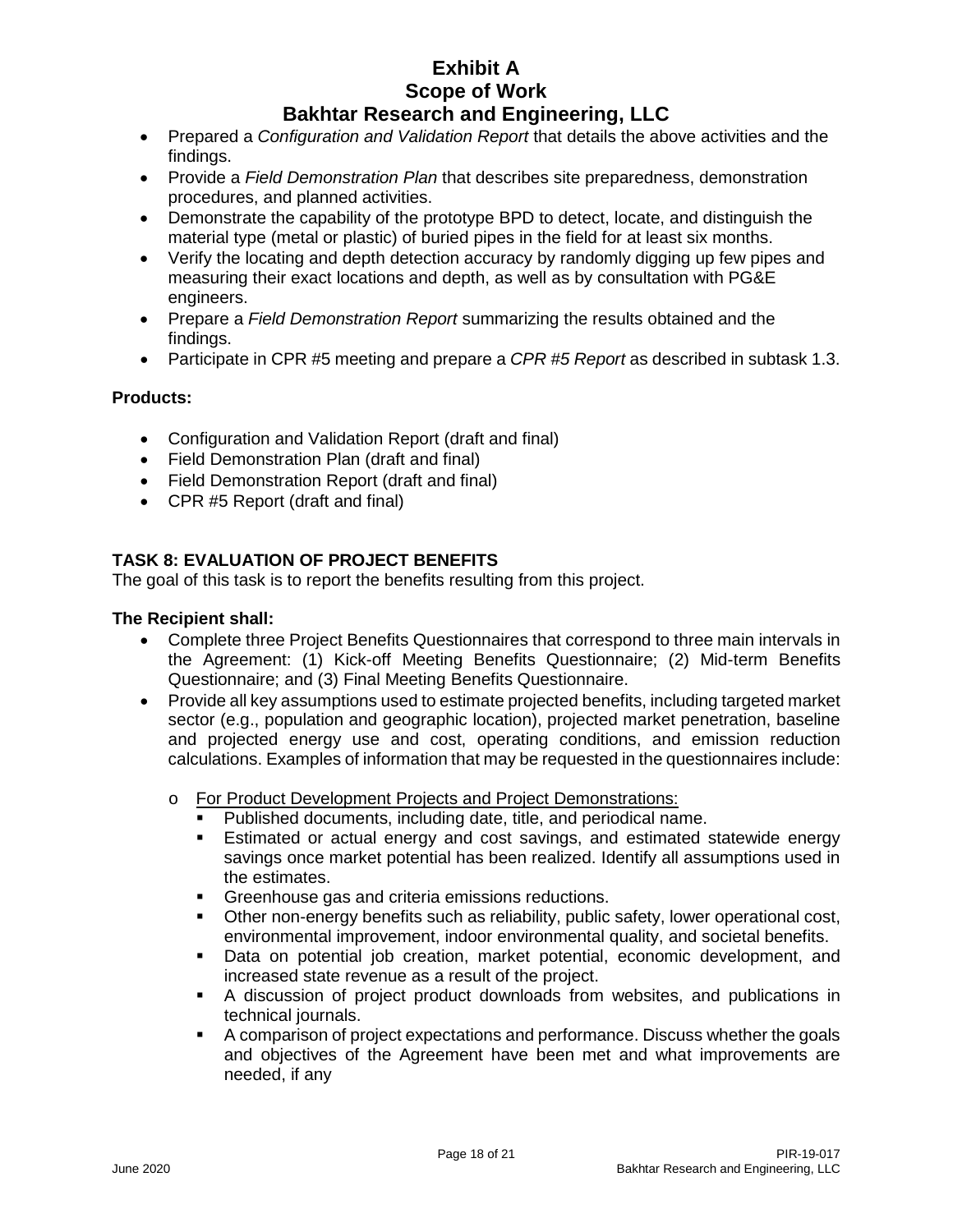# **Bakhtar Research and Engineering, LLC**

- Additional Information for Product Development Projects:
	- Outcome of product development efforts, such copyrights and license agreements.
	- Units sold or projected to be sold in California and outside of California.
	- Total annual sales or projected annual sales (in dollars) of products developed under the Agreement.
	- Investment dollars/follow-on private funding as a result of Energy Commission funding.
	- Patent numbers and applications, along with dates and brief descriptions.
- Additional Information for Product Demonstrations:
	- Outcome of demonstrations and status of technology.
	- Number of similar installations.
	- Jobs created/retained as a result of the Agreement.
- o For Information/Tools and Other Research Studies:
	- Outcome of project.
	- Published documents, including date, title, and periodical name.
	- A discussion of policy development. State if the project has been cited in government policy publications or technical journals, or has been used to inform regulatory bodies.
	- The number of website downloads.
	- An estimate of how the project information has affected energy use and cost, or have resulted in other non-energy benefits.
	- An estimate of energy and non-energy benefits.
	- Data on potential job creation, market potential, economic development, and increased state revenue as a result of project.
	- A discussion of project product downloads from websites, and publications in technical journals.
	- A comparison of project expectations and performance. Discuss whether the goals and objectives of the Agreement have been met and what improvements are needed, if any.
- Respond to CAM questions regarding responses to the questionnaires.

The Energy Commission may send the Recipient similar questionnaires after the Agreement term ends. Responses to these questionnaires will be voluntary.

#### **Products:**

- Kick-off Meeting Benefits Questionnaire
- Mid-term Benefits Questionnaire
- Final Meeting Benefits Questionnaire

#### **TASK 9: TECHNOLOGY/KNOWLEDGE TRANSFER ACTIVITIES**

The goal of this task is to develop a plan to make the knowledge gained, experimental results, and lessons learned available to the public and key decision makers.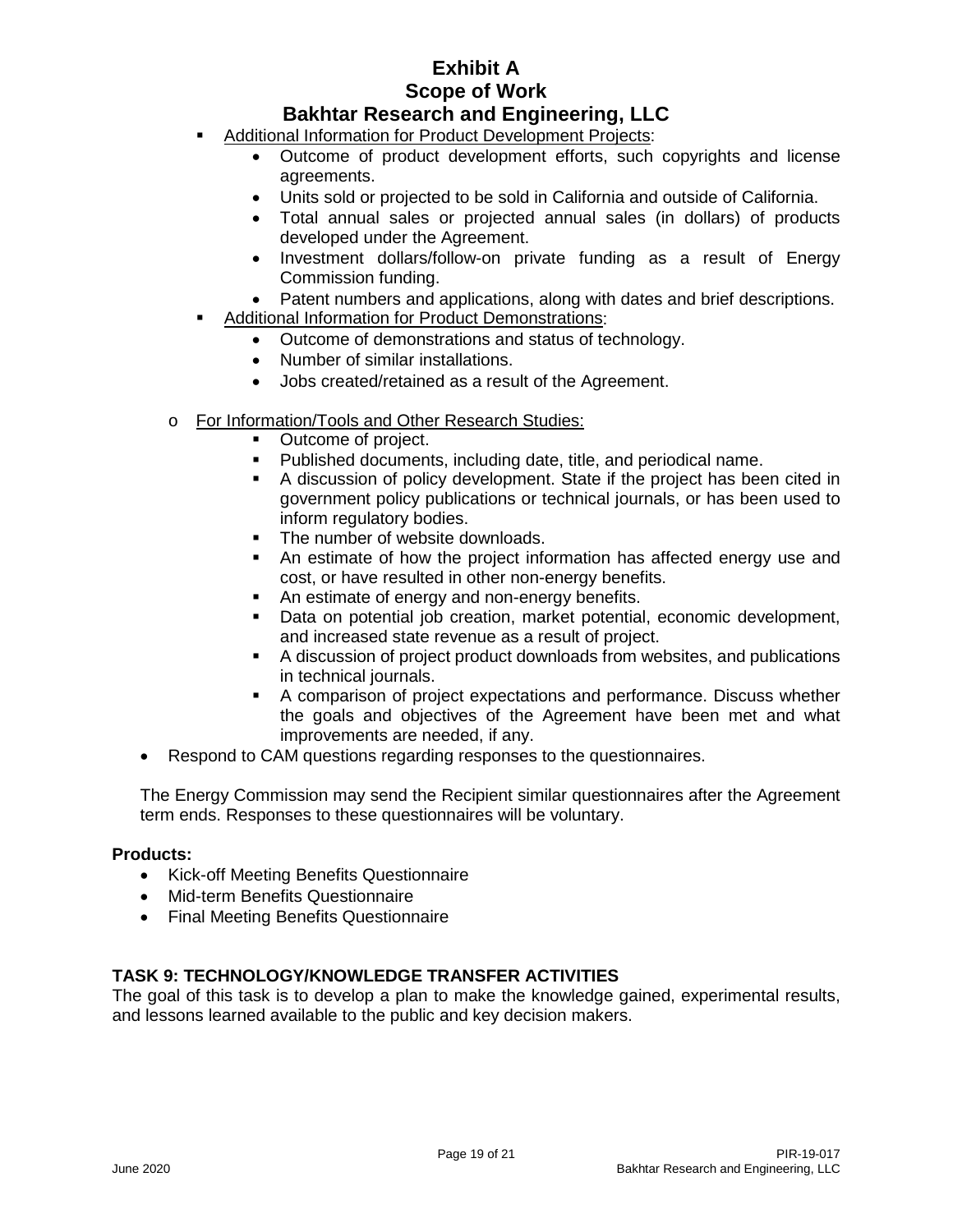#### **The Recipient shall:**

- Prepare an *Initial Fact Sheet* at start of the project that describes the project. Use the format provided by the CAM.
- Prepare a *Final Project Fact Sheet* at the project's conclusion that discusses results. Use the format provided by the CAM.
- Prepare a *Technology/Knowledge Transfer Plan* that includes:
	- o An explanation of how the knowledge gained from the project will be made available to the public, including the targeted market sector and potential outreach to end users, utilities, regulatory agencies, and others.
	- o A description of the intended use(s) for and users of the project results.
	- o Published documents, including date, title, and periodical name.
	- o Copies of documents, fact sheets, journal articles, press releases, and other documents prepared for public dissemination. These documents must include the Legal Notice required in the terms and conditions. Indicate where and when the documents were disseminated.
	- o A discussion of policy development. State if project has been or will be cited in government policy publications, or used to inform regulatory bodies.
	- o The number of website downloads or public requests for project results.
	- o Additional areas as determined by the CAM.
- Conduct technology transfer activities in accordance with the Technology/Knowledge Transfer Plan. These activities will be reported in the Progress Reports.
- When directed by the CAM, develop *Presentation Materials* for an Energy Commissionsponsored conference/workshop(s) on the project.
- When directed by the CAM, participate in annual EPIC symposium(s) sponsored by the California Energy Commission.
- Provide at least (6) six *High Quality Digital Photographs* (minimum resolution of 1300x500 pixels in landscape ratio) of pre and post technology installation at the project sites or related project photographs.
- Prepare a *Technology/Knowledge Transfer Report* on technology transfer activities conducted during the project.

#### **Products:**

- Initial Fact Sheet (draft and final)
- Final Project Fact Sheet (draft and final)
- Presentation Materials (draft and final)
- High Quality Digital Photographs
- Technology/Knowledge Transfer Plan (draft and final)
- Technology/Knowledge Transfer Report (draft and final)

#### **TASK 10: PRODUCTION READINESS PLAN**

The goal of this task is to determine the steps that will lead to the manufacturing of technologies developed in this project or to the commercialization of the project's results.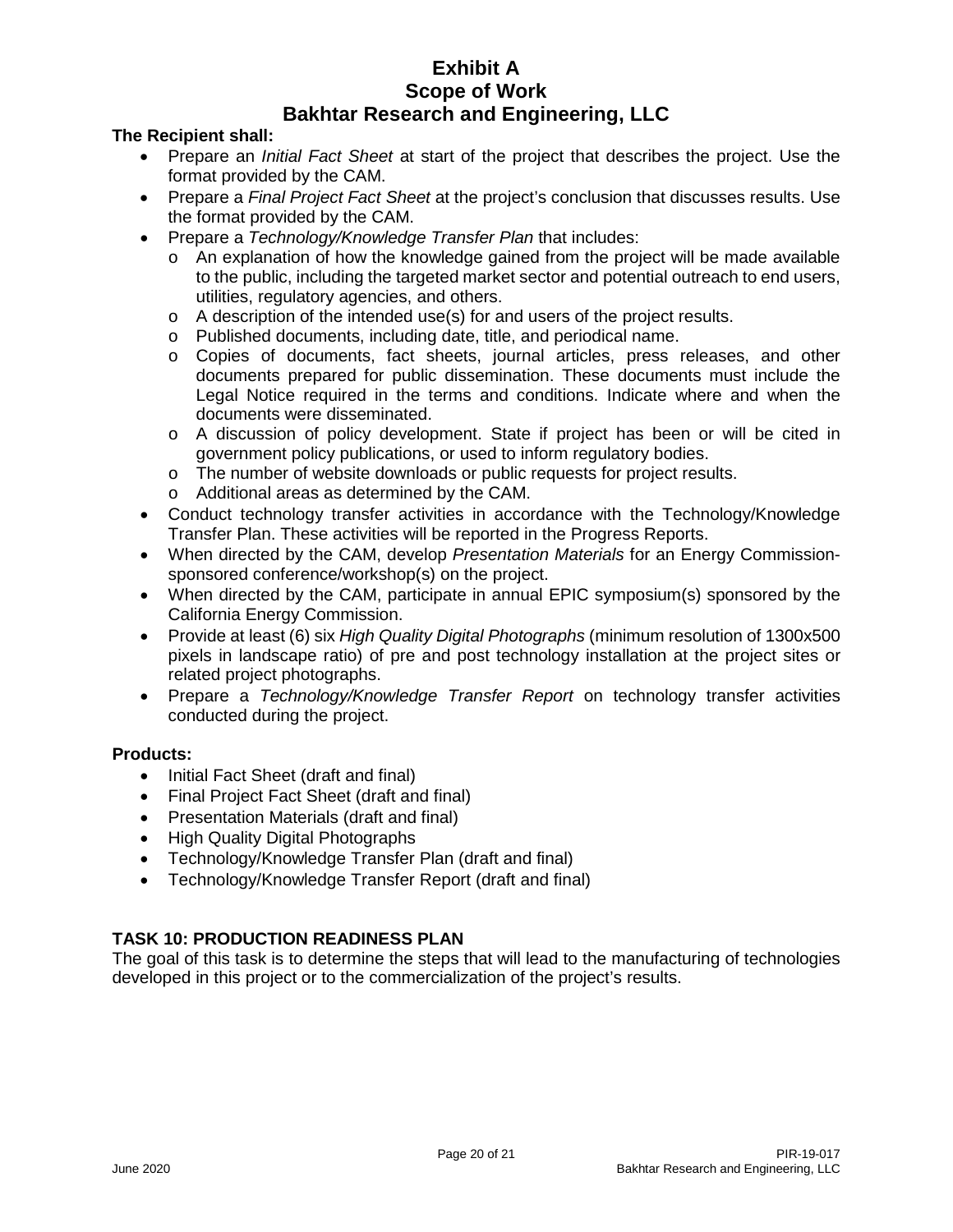#### **The Recipient shall:**

- Prepare a *Production Readiness Plan*. The degree of detail in the plan should be proportional to the complexity of producing or commercializing the proposed product, and to its state of development. As appropriate, the plan will discuss the following:
	- o Critical production processes, equipment, facilities, personnel resources, and support systems needed to produce a commercially viable product.
	- o Internal manufacturing facilities, supplier technologies, capacity constraints imposed by the design under consideration, design-critical elements, and the use of hazardous or non-recyclable materials. The product manufacturing effort may include "proof of production processes."
	- o The estimated cost of production.
	- o The expected investment threshold needed to launch the commercial product.
	- o An implementation plan to ramp up to full production.
	- $\circ$  The outcome of product development efforts, such as copyrights and license agreements.
	- o Patent numbers and applications, along with dates and brief descriptions.
	- o Other areas as determined by the CAM.

#### **Products:**

• Production Readiness Plan (draft and final)

#### **V. PROJECT SCHEDULE**

Please see the attached Excel spreadsheet.